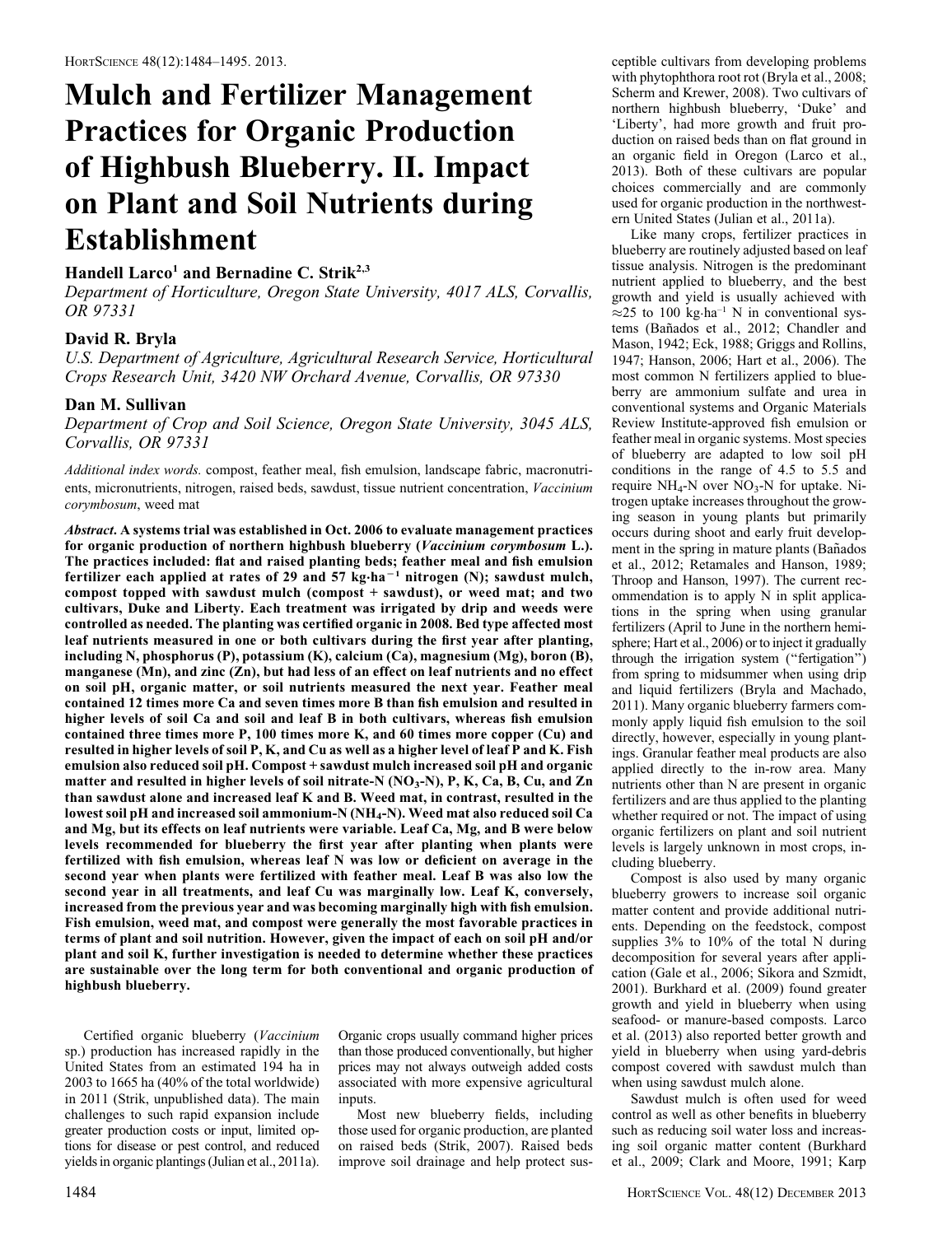et al., 2006; Kozinski, 2006; Krewer et al., 2009; Savage, 1942; Sciarappa et al., 2008; White, 2006). Sawdust is becoming expensive in many growing regions (Julian et al., 2011a, 2011b). It also has a very high carbon (C)-to-N ratio, and therefore, as it decomposes, it tends to immobilize N applied from fertilizers (White, 2006). Hart et al. (2006) recommend applying an additional 25 kg·ha–1 N for an 8-cm deep layer of fresh sawdust applied. Although the extra fertilizer is a relatively minor expense in conventional systems, it is costly and often more difficult to apply when using organic products.

Many organic growers are using weed mat as an alternative to sawdust. Weed mat is a woven, polyethylene landscape fabric or groundcover, which is usually black in color and permeable to water. Weed mat reduces weed management costs and results in a higher early yield than sawdust in blueberry (Julian et al., 2012; Krewer et al., 2009; Larco et al., 2013; Sciarappa et al., 2008). The material also likely affects availability and uptake of nutrients differently than sawdust and other organic mulches as a result of its numerous impacts on soil properties. For example, soil temperature is typically higher during the day with (black) weed mat, water infiltration is often lower, and blueberry root growth is reduced (Cox, 2009; Larco, 2010; Larco et al., 2013; Neilsen et al., 2003). Most new fields are irrigated by drip when using weed mat.

The objectives of the present study were to evaluate the effects of bed type, organic fertilizers, and different mulches on availability of soil nutrients and plant nutrient status in a new organic planting of highbush blueberry. The study included 'Duke' and 'Liberty' blueberry and was conducted during the first 2 years after establishment.

#### Materials and Methods

Study site. A 0.43-ha research trial was established 9 Oct. 2006 on a site in transition to organic production at the North Willamette Research and Extension Center (NWREC; lat.  $45^{\circ}16'47.55''$  N, long.  $122^{\circ}45'21.90''$ W) in Aurora, OR. Soil at the site is a Willamette silt loam (fine-silty mixed superactive

1 Former M.S. Graduate Student, Department of Horticulture, Oregon State University. Present address: Driscoll Strawberry Associates, Inc., 1750 San Juan Road, Aromas, CA 95004.

2 Professor and Extension Berry Crops Specialist. <sup>3</sup>To whom reprint requests should be addressed; e-mail strikb@hort.oregonstate.edu.

mesic Pachic Ultic Argixeroll). The planting was certified as organic in May 2008 by Oregon Tilth (OTCO, Salem, OR). Detailed information on site preparation and planting is provided in Larco et al. (2013).

Experimental design. Treatments were arranged in a split-split plot design and included two bed types (one row as a raised bed and one row on flatground, referred to as a flat bed) as main plots, two types and rates of fertilizer [feather meal (Nature Safe, Cold Spring, KY) and fish emulsion (Fish Agra; Northeast Organics Inc., Manchester-by-the-Sea, MA) each applied at a rate of 29 and 57  $kg \cdot ha^{-1}$  N] as subplots, and a combination of three mulch types [douglas fir (Pseudotsuga menziesii M.) sawdust (9 cm deep; 360 m<sup>3</sup>·ha<sup>-1</sup>), yard debris compost (4 cm deep; 152 m<sup>3</sup>·ha<sup>-1</sup>) covered with 5 cm of douglas fir sawdust  $(200 \text{ m}^3 \cdot \text{ha}^{-1})$  for weed control ("compost + sawdust''), and weed mat (landscape fabric) with 5 cm of sawdust mulch applied over the planting hole (20 cm diameter; 7 m<sup>3</sup>·ha<sup>-1</sup>) cut in the weed mat] and two cultivars (Duke and Liberty) as sub-subplots with five replicates per treatment and seven plants per treatment plot. Plants were spaced 0.75 m apart within plots and 1.5 m apart between plots. The planting had a total of 12 rows spaced 3.0 m apart and included a border row on each side (4385 plants/ha).

Mulch materials. Sawdust (Decorative Bark, Lyons, OR) and compost (Rexius, Eugene, OR) mulches were applied on 12 Oct. 2006, and weed mat (water flow rate 6.8 L $\cdot$ h<sup>-1</sup>·m<sup>-2</sup>; 0.11 kg·m<sup>-2</sup>; TenCate Protective Fabrics, OBC Northwest, Inc., Canby, OR) was installed on top of the beds on 1 Feb. 2007. The sawdust was aged 2+ years before application, which is typical for commercial blueberry production. Yard debris compost was prepared from a mixture of woody tree and shrub trimmings collected from urban yard maintenance. Composting took place outdoors in windrows with  $\approx$ 30 d of active (greater than 50  $^{\circ}$ C) composting followed by 90 to 180 d of curing at lower temperatures.

Organic fertilizers. Feather meal [granular formulation; pH 5.1; electrical conductivity (EC) 3.0  $dS·m<sup>-1</sup>$ ] was applied by hand around the base of the plants in two equal applications on 3 Apr. and 16 May in 2007 and on 4 Mar. and 22 Apr. in 2008. Fish emulsion (pH 5.5; EC 29.0  $dS·m^{-1}$ ) was applied every 2 weeks from 16 Apr. to 9 July in 2007 and from 15 Apr. to 8 July in 2008. The emulsion was diluted with 10 parts water just before each application. In late June 2007, plants fertilized with feather meal looked stressed; growth was poor and the leaves were turning red. Tissue analysis on 12 July confirmed that plants fertilized with feather meal had low leaf N levels of 11 to 15  $g \cdot kg^{-1}$ . Plants fertilized with fish emulsion, in comparison, had leaf levels of 23 to 28  $g \cdot kg^{-1}$  N. The feather meal treatments were thus fertilized with an additional  $4 \text{ kg} \cdot \text{ha}^{-1} \text{ N}$  of fish emulsion on 28 June and on 5 July 2007 to ensure plant survival; the fertilizer was diluted in water (1:10) and applied as a liquid soil drench above the root zone. The extra N was

applied as fish emulsion because summer rainfall in Oregon is typically insufficient to dissolve granular fertilizers such as feather meal. There was only 16 mm of rain at the site in July 2007 and 17 mm in August. The plants improved considerably in appearance within 2 weeks after the extra fertilizer was applied, and by Aug. 2007, leaf N concentration was within or above the normal range for blueberry (18 to 20  $g \cdot kg^{-1}$  N; Hart et al., 2006). Feather meal was applied 1 month earlier the next year to give the product more time to wash in with the rain.

Plant management. Two-year-old containergrown (4 L) plants were transplanted on 9 Oct. 2006. Plants were pruned immediately after planting to remove flower buds and shape the bushes. Most flower buds were also removed during pruning in January the next year to encourage shoot growth and limit crop production to  $\approx 0.5$  kg/plant in Year 2. Plants were irrigated from May to September, as needed, using a single lateral of drip tubing located on top of sawdust mulch or two laterals (for extra water) under the weed mat (see Larco, 2010, for details). The drip lines had  $1.9-L·h^{-1}$  in-line emitters

Table 1. Chemical, physical, and biological analysis (dry weight basis) of Willamette silty loam soil, douglas fir sawdust, and yard debris compost.<sup>z</sup>

| Analysis                            | Soily | Sawdust | Compost      |
|-------------------------------------|-------|---------|--------------|
| pH (1:5, sample:water)              | 4.9   | 4.2     | 7.3          |
| Carbon and nitrogen                 |       |         |              |
| $C:N$ ratio                         |       | 437     | 21           |
| Organic C $(g \cdot kg^{-1})$       | 16    | 481     | 230          |
| Organic matter                      | 37    | 990     | 478          |
| $(g \cdot kg^{-1})$                 |       |         |              |
| Ash $(g \cdot kg^{-1})$             |       | 10      | 522          |
| Total N $(g \cdot kg^{-1})$         | 1.0   | 1.1     | 11           |
| Available N                         |       |         |              |
| $(mg \cdot kg^{-1})$                |       |         |              |
| $NH_4-N$                            | 3.9   | 3.7     | 5            |
| $NO3-N$                             | 11    | 1.6     | 16           |
| Other total nutrients               |       |         |              |
| $P(g \cdot kg^{-1})$                | 0.1   | 0.3     | 2.4          |
| $K(g \cdot kg^{-1})$                | 0.3   | 0.05    | 5.6          |
| $Ca$ (g $\cdot$ kg <sup>-1</sup> )  | 0.5   | 2.0     | 17.0         |
| $Mg (g \cdot kg^{-1})$              | 0.1   | 0.3     | 5.4          |
| $SO_4$ -S (mg·kg <sup>-1</sup> )    |       | 39      | 1            |
| $B$ (mg $\cdot$ kg <sup>-1</sup> )  | 0.1   | 2       | 8            |
| $Cu$ (mg $\cdot$ kg <sup>-1</sup> ) |       | 5       | 75           |
| $Mn$ (mg $\cdot$ kg <sup>-1</sup> ) | 16    | 61      | 540          |
| $\text{Zn (mg·kg}^{-1})$            | 0.6   | 11      | 183          |
| EC $(1:5; dS·m^{-1})$               | $<$ 1 | $<$ 1   | <1           |
| Respiration                         |       | 4.6     | 2.7          |
| (mg $CO_2$ -C/g C/d) <sup>x</sup>   |       |         |              |
| Bulk density ( $kg·m-3$ )           |       | 128     | 368          |
| Particle size (%)                   |       |         |              |
| Greater than 16 mm                  |       | 0       | $\mathbf{0}$ |
| $4 - 16$ mm                         |       | 20      | 37           |
| $2-4$ mm                            |       | 24      | 12           |
| Less than 2 mm                      |       | 56      | 51           |

z Sawdust and compost were analyzed following the methods described in Thompson et al. (2001). y Measured 16 Aug. 2012 (pre-plant).

x Respiration was measured on samples pretreated with complete nutrient solution and incubated 72 h at 37  $^{\circ}$ C.

 $C =$  carbon; N = nitrogen; P = phosphorus; K = potassium; Ca = calcium;  $Mg =$  magnesium; B = boron; Cu = copper; Mn = manganese; Zn = zinc; EC = electrical conductivity.

Received for publication 22 Aug. 2013. Accepted for publication 11 Oct. 2013.

We recognize the financial support provided by the Oregon Blueberry Commission, the Northwest Center for Small Fruits Research, the Washington Blueberry Commission, the USDA National Institute of Food and Agriculture (Formula Grant No. OREI 2008-513000-04443), and our industry contributors. We appreciate the valuable assistance of Emily Vollmer and Gil Buller at the NWREC, Oregon State University.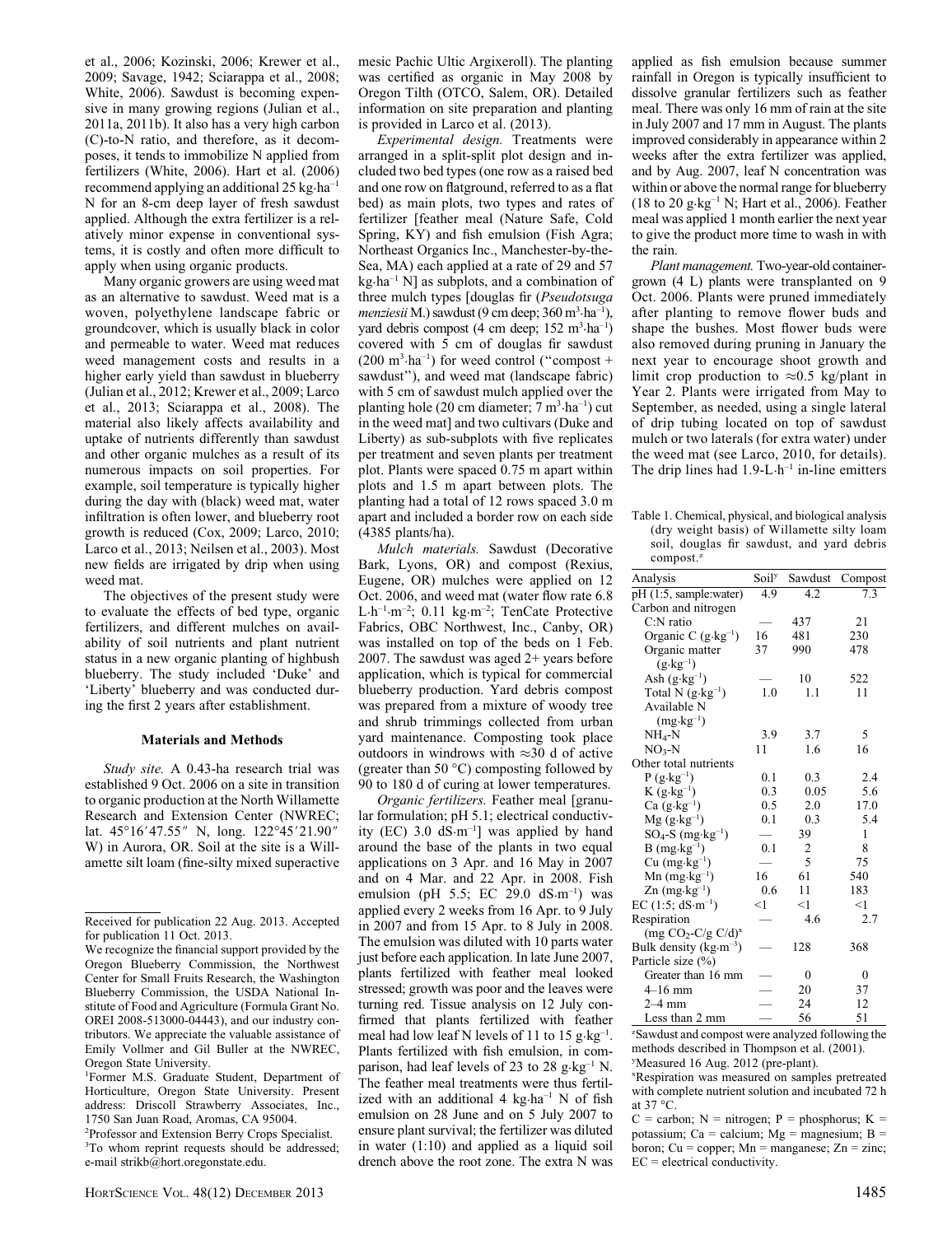spaced every 0.3 m. Weeds were managed in all treatment plots, as needed, using organically approved methods and products (Julian et al., 2012; Larco et al., 2013).

Plant and soil nutrient analysis. Leaf samples were collected from three replicates per treatment in early August each year per recommended standards (Hart et al., 2006). Fifty leaves per plot were collected in the morning by removing fully expanded leaves at nodes 4, 5, and 6; sampling was done on all sides of the plants and vigorously growing whips were avoided. Leaf N was determined

using a combustion analyzer with an induction furnace and a thermal conductivity detector (Gavlak et al., 1994). Other nutrients, including P, K, Ca, Mg, B, Cu, Mn, and Zn, were determined using an inductively coupled plasma (ICP) spectrophotometer after wet ashing the samples in nitric/ perchloric acid (Gavlak et al., 1994). The analyses were done at the Oregon State University Central Analytical Laboratory in Corvallis, OR, in 2007 and at Brookside Laboratories, Inc. in New Bremen, OH, in 2008.

Table 2. Total nutrients applied as mulch and fertilizer to a new planting of organic blueberry in Aurora, OR.<sup>z</sup>

|                         |     |                | Macronutrients $(kg \cdot ha^{-1})$ |     |     |     | Micronutrients $(kg \cdot ha^{-1})$ |                |      |
|-------------------------|-----|----------------|-------------------------------------|-----|-----|-----|-------------------------------------|----------------|------|
| Source                  | N   | P              | K                                   | Ca  | Mg  | B   | Cu                                  | Mn             | Zn   |
| Mulch <sup>y</sup>      |     |                |                                     |     |     |     |                                     |                |      |
| Sawdust                 | 51  | 14             | $\overline{c}$                      | 92  | 14  | 0.1 | 0.2                                 | 2.8            | 0.5  |
| Compost                 | 615 | 134            | 313                                 | 951 | 302 | 0.4 | 4.2                                 | 30.2           | 10.2 |
| Fertilizer <sup>x</sup> |     |                |                                     |     |     |     |                                     |                |      |
|                         |     |                |                                     |     |     |     | Micronutrients $(g \cdot ha^{-1})$  |                |      |
| Feather meal            |     |                |                                     |     |     |     |                                     |                |      |
| Low N rate              | 29  | $\overline{4}$ | 0.4                                 | 6   | 0.6 | 7   | $\mathfrak{D}_{\mathfrak{p}}$       | 10             | 27   |
| High N rate             | 57  | 8              | 0.8                                 | 12  | 1.2 | 14  | 4                                   | 20             | 54   |
| Fish emulsion           |     |                |                                     |     |     |     |                                     |                |      |
| Low N rate              | 29  | 11             | 41                                  | 0.5 | 0.4 |     | 120                                 | $\overline{c}$ | 26   |
| High N rate             | 57  | 22             | 82                                  | 1.0 | 0.8 | 2   | 240                                 | $\overline{4}$ | 52   |

z Values for sawdust and compost were based on nutrient analyses (Table 1 and ''Materials and Methods''). Values for feather meal and fish emulsion (Fish-Agra) were obtained from the product label. Feather meal was a granular product applied around the plants. Fish-Agra was a hydrolyzed fish product mixed 1:10 (v/ v) with water before application around plants. Note that an additional 8 kg·ha<sup>-1</sup> of N from fish emulsion was applied with the feather meal in 2007 only (''Materials and Methods'').

<sup>y</sup>Douglas fir sawdust was applied at a rate of 360 m<sup>3</sup>·ha<sup>-1</sup>. Yard debris compost was applied at a rate of 152 m<sup>3</sup> ha<sup>-1</sup> and covered with 200 m<sup>3</sup> ha<sup>-1</sup> of sawdust (not included in total compost nutrients). Each was applied at planting in Oct. 2006.

x Applied in two (feather meal) or five (fish emulsion) split applications in Spring 2007 and Spring 2008. N = nitrogen; P = phosphorus; K = potassium; Ca = calcium; Mg = magnesium; B = boron; Cu = copper;  $Mn =$  manganese;  $Zn =$  zinc.

Soil samples were collected on 5 Nov. 2008 in all 'Duke' treatments ('Liberty' was not sampled to reduce cost). Samples were collected to a depth of 0.2 m (after removing surface mulch) at  $\approx 30$  cm in row from the base of a plant in each plot. The soil was airdried and screened through 2-mm mesh before sending the samples to Brookside Laboratories for analysis. Soil pH was determined using a standard 1:1 soil:water method (McLean, 1982), and soil organic matter content was measured based on Loss-On-Ignition at 360 °C (Nelson and Sommers, 1996). Soil NH<sub>4</sub>- and NO<sub>3</sub>-N were determined using an automated colorimetric method after extraction with 1 M KCl (Dahnke, 1990). Soil P (Bray II extraction), K, Ca, Mg, sodium, B, Cu, Mn, and Zn were determined by ICP after extraction using the Mehlich 3 method (Mehlich, 1984).

Statistical analysis. Analysis of all treatment effects was done as a complete factorial for a split-split plot design using the PROC MIXED procedure in SAS software Version 8 (SAS Institute, Cary, NC). Data were logtransformed as needed to improve homogeneity of variance. Orthogonal contrasts were used to compare source (fish vs. feather) and rate (low vs. high) of fertilizer and type of mulch ["organic" (sawdust and compost + sawdust) vs. weed mat; and sawdust vs. compost + sawdust]. Means were separated at the 0.05 level using Tukey's honestly significant difference test.

#### Results

Pre-plant soil conditions. Soil at the site had a pH of 4.9 before planting and contained

Table 3. Effects of bed type, organic fertilizer, and mulch on soil pH, organic matter (OM), and nutrient content in plots with 'Duke' blueberry.<sup>z</sup>

|                           |                       |                               | Soil nutrients |                              |                               |                  |                                    |                          |                          |                               |                 |                |
|---------------------------|-----------------------|-------------------------------|----------------|------------------------------|-------------------------------|------------------|------------------------------------|--------------------------|--------------------------|-------------------------------|-----------------|----------------|
|                           |                       |                               |                | -(mg·kg <sup>-1</sup> )----- | ------                        |                  | --------- meq/100 g soil --------- |                          |                          | $(mg \cdot kg^{-1})$          |                 |                |
| Treatment                 | Soil pH               | Soil OM $(\%)$                | $NH4-N$        | $NO3-N$                      | P                             | K                | Ca                                 | Mg                       | B                        | Cu                            | Mn              | Zn             |
| Fertilizer                |                       |                               |                |                              |                               |                  |                                    |                          |                          |                               |                 |                |
| Feather meal (low N)      | 5.4a <sup>y</sup>     |                               | $3$ bc         | 2c                           |                               | 0.6 <sub>b</sub> | 4.4a                               |                          |                          |                               | 21 <sub>b</sub> |                |
| Feather meal (high N)     | 5.3 a                 | $\overbrace{\phantom{12332}}$ | 4 b            | 3 <sub>b</sub>               | $\overbrace{\phantom{aaaaa}}$ | 0.6 <sub>b</sub> | $4.1$ ab                           | $\overline{\phantom{0}}$ |                          |                               | 21 <sub>b</sub> |                |
| Fish emulsion (low N)     | 5.1 <sub>b</sub>      | $\qquad \qquad$               | 2c             | 2 bc                         |                               | 0.8a             | 3.6 <sub>b</sub>                   |                          | $\overline{\phantom{0}}$ | $\overbrace{\phantom{12333}}$ | 22 <sub>b</sub> |                |
| Fish emulsion (high N)    | 4.8c                  |                               | 10a            | 19 a                         | $\overline{\phantom{0}}$      | 0.9a             | 3.6 <sub>b</sub>                   |                          |                          |                               | 30a             |                |
| Mulch                     |                       |                               |                |                              |                               |                  |                                    |                          |                          |                               |                 |                |
| Sawdust                   | 5.3 <sub>b</sub>      | 3.6 <sub>b</sub>              | 2 <sub>b</sub> | 2c                           | 271 <sub>b</sub>              | 0.6 <sub>b</sub> | 3.8 <sub>b</sub>                   | $1.2$ ab                 | 0.2 <sub>b</sub>         | 0.7 <sub>b</sub>              | 25a             | 1 <sub>b</sub> |
| $Compost + sawdust$       | 5.5 a                 | 4.7 a                         | 3 <sub>b</sub> | 5 <sub>b</sub>               | 280 a                         | 1.0a             | 5.0a                               | 1.6a                     | 0.3a                     | 0.9a                          | 21 <sub>b</sub> | 3a             |
| Weed mat                  | 4.8c                  | 3.6 <sub>b</sub>              | 9 a            | 12a                          | 274 ab                        | 0.6 <sub>b</sub> | 3.0c                               | 0.8 <sub>b</sub>         | 0.2 <sub>b</sub>         | 0.7 <sub>b</sub>              | 24 a            | 1 <sub>b</sub> |
| Significance <sup>x</sup> |                       |                               |                |                              |                               |                  |                                    |                          |                          |                               |                 |                |
| Main-plot analysis        |                       |                               |                |                              |                               |                  |                                    |                          |                          |                               |                 |                |
| Bed type (B)              | 0.8787                | 0.2728                        | 0.6587         | 0.3033                       | 0.6025                        | 0.9597           | 0.8979                             | 0.6356                   | 0.9609                   | 0.2737                        | 0.1992          | 0.3963         |
| Subplot analysis          |                       |                               |                |                              |                               |                  |                                    |                          |                          |                               |                 |                |
| Fertilizer (F)            | < 0.0001              | 0.7893                        | < 0.0001       | $0.0001$                     | 0.2624                        | < 0.0001         | 0.0182                             | 0.4194                   | 0.3751                   | 0.9780                        | < 0.0001        | 0.1598         |
| $B \times F$              | 0.6763                | 0.9815                        | 0.1006         | 0.7978                       | 0.8460                        | 0.8193           | 0.6811                             | 0.6287                   | 0.2338                   | 0.8441                        | 0.8936          | 0.4288         |
| Sub-subplot analysis      |                       |                               |                |                              |                               |                  |                                    |                          |                          |                               |                 |                |
| Mulch $(M)$               | $0.0001$              | < 0.0001                      | < 0.0001       | $0.0001$                     | 0.0067                        | < 0.0001         | $0.0001$                           | < 0.0001                 | < 0.0001                 | $0.0001$                      | 0.0053          | $0.0001$       |
| $B \times M$              | 0.0557                | 0.3870                        | 0.9850         | 0.1044                       | 0.0652                        | 0.2321           | 0.5658                             | 0.1479                   | 0.8231                   | 0.6970                        | 0.0271          | 0.0700         |
| $F \times M$              | 0.3394                | 0.5872                        | < 0.0001       | 0.2012                       | 0.0496                        | 0.0373           | 0.7548                             | 0.5842                   | 0.0678                   | 0.5930                        | 0.4636          | 0.9292         |
| $B \times F \times M$     | 0.3854                | 0.9655                        | 0.0934         | 0.2483                       | 0.7402                        | 0.1264           | 0.1807                             | 0.3796                   | 0.6537                   | 0.8599                        | 0.1997          | 0.7535         |
| Contrasts                 |                       |                               |                |                              |                               |                  |                                    |                          |                          |                               |                 |                |
| Feather vs. fish          | $0.0001$              | 0.3851                        | 0.1797         | < 0.0001                     | 0.6128                        | < 0.0001         | 0.0032                             | 0.1569                   | 0.6699                   | 0.8117                        | < 0.0001        | 0.5546         |
| Low N vs. high N          | 0.0037                | 0.7902                        | < 0.0001       | < 0.0001                     | 0.0888                        | 0.3350           | 0.4370                             | 0.6716                   | 0.0954                   | 0.9201                        | 0.0004          | 0.0890         |
| Weed mat vs. organic      | $0.0001$              | < 0.0001                      | < 0.0001       | $0.0001$                     | 0.7088                        | $0.0001$         | $0.0001$                           | < 0.0001                 | 0.0080                   | $0.0001$                      | 0.1878          | $0.0001$       |
| Sawdust vs. compost       | 0.0115                | < 0.0001                      | 0.7241         | 0.0005                       | 0.0017                        | $0.0001$         | $0.0001$                           | < 0.0001                 | $0.0001$                 | $0.0001$                      | 0.0029          | $0.0001$       |
| 11/0.02                   | $1 \times 1 \times 1$ | $0.000 \quad 0 \quad 1$       |                |                              |                               |                  |                                    |                          |                          |                               |                 |                |

z Soil was sampled (0–0.2 m deep) in Nov. 2008 after the second year after planting.

 $y$ Means followed by the same letter, within treatments, are not significantly different  $(P > 0.05$ , using Tukey's honestly significant difference test).

 $x$ Treatments that are significantly different ( $P < 0.05$ ) are bolded for ease of reference.

 $P =$  phosphorus; K = potassium; Ca = calcium; Mg = magnesium; B = boron; Cu = copper; Mn = manganese; Zn = zinc.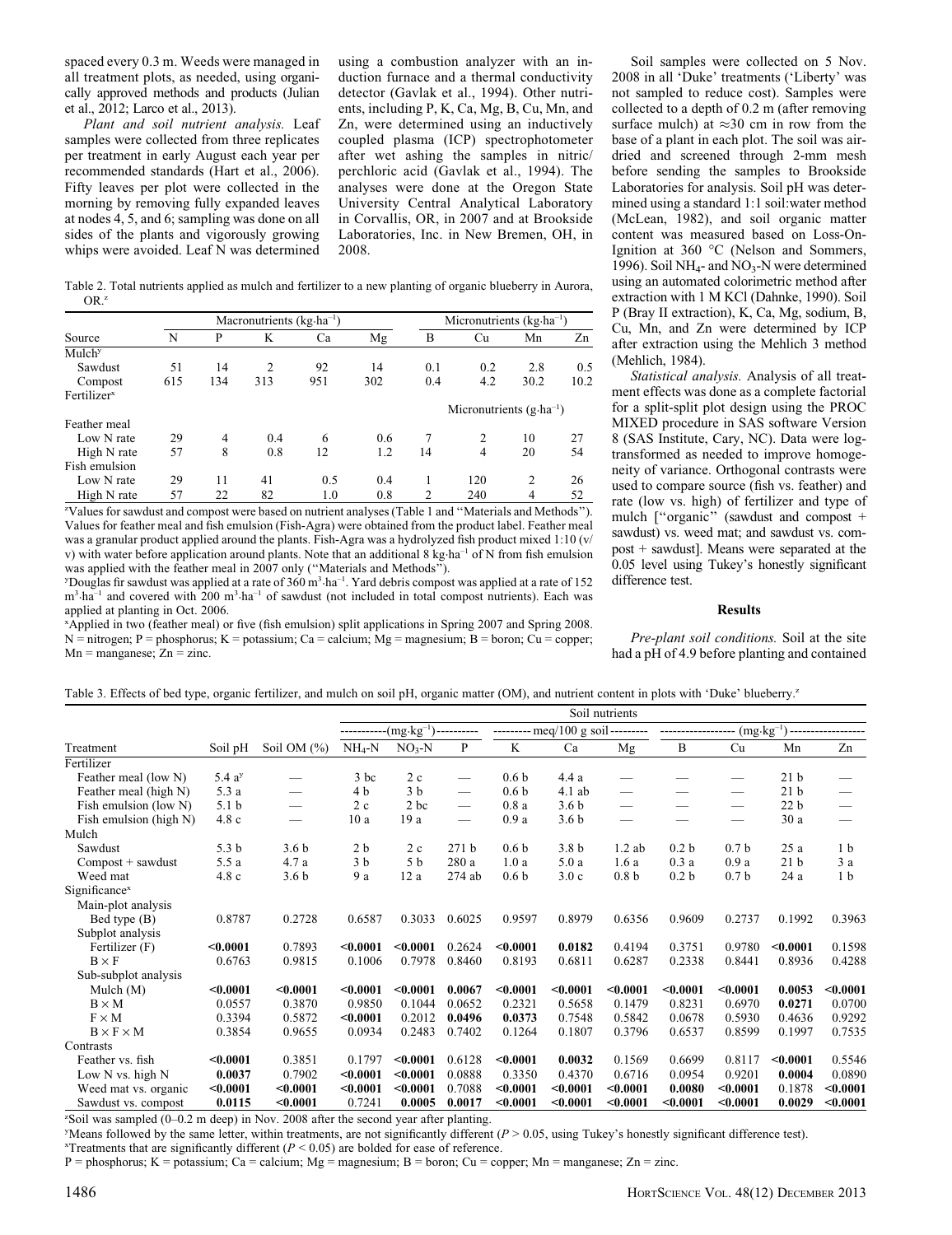3.7% organic matter (Table 1). Soil analysis indicated that the only nutrient aside from N considered low was B (less than  $0.5 \text{ mg} \cdot \text{kg}^{-1}$ ; Horneck et al., 2011). All other soil nutrients were within or above the range recommended for blueberry.

Characteristics of the organic mulch and fertilizers applied at planting. The sawdust used in the study had a low pH, a high C:N ratio, and a limited amount of many nutrients, including available N (Table 1). The compost, on the other hand, had a high pH, a low C:N ratio, and a high amount of many nutrients but was also low in available N  $(\approx 10 \text{ g} \cdot \text{kg}^{-1})$ . Approximately half of the compost dry matter was dry ash (52%). The compost was highly stable (i.e., low microbial respiration) and low in salinity (EC less than  $1.0 \text{ dS·m}^{-1}$ , and although it had a similar percentage of fine particles as sawdust (less than 2 mm), it had three times the bulk density. Based on the amount applied at planting, the compost mulch contained 0.6 t·ha<sup>-1</sup> N, 0.1 t·ha<sup>-1</sup> P, 0.3 t·ha<sup>-1</sup> K and Mg, 1.0 t $\cdot$ ha<sup>-1</sup> Ca, and a total of 45 kg $\cdot$ ha<sup>-1</sup> of micronutrients, including B, Cu, Mn, and Zn (Table 2). The sawdust mulch, in comparison, contained less than 0.2 t·ha–1 of total macronutrients and only  $3.6 \text{ kg} \cdot \text{ha}^{-1}$  of micronutrients (Mn and Zn only).

The organic fertilizers used in the study also differed in total nutrients (Table 2). Although both were applied at the same low and high rates of N  $(29 \text{ and } 57 \text{ kg} \cdot \text{ha}^{-1})$ , feather meal contained more Ca, B, and Mn, whereas fish emulsion contained more P, K, and Cu. Fish emulsion also contained 10 times more soluble salts than feather meal (see EC values in ''Materials and Methods'') but was diluted, as already mentioned, to 10% with water before application.

Differences in soil conditions associated with the use of the fertilizers and mulches. Soil conditions were very similar between the two bed types, after the second year after planting, but differed with type and rate of fertilizer applied and with the kind of mulch used (Table 3). Many of the soil measurements, including pH, NH<sub>4</sub>-N, NO<sub>3</sub>-N, K, Ca, and Mn, were significantly affected by fertilizer. All soil variables measured were significantly affected by mulch.

Soil pH was lower with fish emulsion than with feather meal, especially when a high rate of fish emulsion was applied, and was higher with organic mulch than with weed mat, especially when compost was applied (Table 3). Soil mulched with compost also had 11 g·kg–1 more organic matter than soil with sawdust or weed mat and contained  $10 \text{ g} \cdot \text{kg}^{-1}$ more organic matter than the soil measured before planting (Tables 1 and 3).

Among the soil nutrients,  $NH_4-N$ ,  $NO_3-N$ , and Mn were higher when plants were fertilized with a high rate of fish emulsion than with a low rate of fish emulsion or either rate of feather meal (Table 3). Soil K was also higher with fish emulsion than with feather meal but, in this case, was unaffected by the rate at which either fertilizer was applied. Soil Ca, on the other hand, was higher with

feather meal than with fish emulsion, but only when the low rate of feather meal was applied.

Most of the soil nutrients, including P, K, Ca, Mg, B, Cu, and Zn, were higher under compost than with either or both of the other mulches, whereas soil  $NH<sub>4</sub>$ - and  $NO<sub>3</sub>$ -N were higher under weed mat (Table 3). However, significant interactions with fertilizer indicated that: 1) soil  $NH_4-N$  was only higher with weed mat when a high rate of fish emulsion was applied (Fig. 1A); 2) soil P was similar between compost + sawdust and sawdust alone when the high rate of feather meal was applied and similar between compost and weed mat when feather meal was applied (Fig. 1B); and 3) at the high rate of N, soil K was higher under sawdust than weed mat when feather meal was applied but the opposite was found for fish emulsion (Fig. 1C). The only soil nutrient that was lower with compost + sawdust than with either sawdust or weed mat was Mn (Table 3). The effect of mulch on soil Mn differed between bed types. Soil Mn was higher with sawdust  $(27 \text{ mg} \cdot \text{kg}^{-1})$  than with weed mat  $(23$  $mg \cdot kg^{-1}$ ) in flat beds, but the opposite was found in raised beds (i.e.,  $23 \text{ mg} \cdot \text{kg}^{-1}$  with sawdust and  $27 \text{ mg} \cdot \text{kg}^{-1}$  with weed mat).

Effects of bed type, fertilizer, and mulch on leaf nutrients. By Aug. 2007 (Year 1), leaf N concentration was highest, on average, when plants were fertilized with a high rate of fish emulsion and lowest when they were fertilized with either a low rate of fish emulsion or a high rate of feather meal (Table 4). However, as mentioned in the ''Materials and Methods,'' plants fertilized with feather meal (low and high rate) had poor growth and low leaf N levels in late June in Year 1 and therefore were fertilized with two small applications of diluted fish emulsion; a total of 8 kg·ha–1 of extra N was applied. Leaf N was affected by numerous treatment interactions, including a four-way interaction among bed type, fertilizer, mulch, and cultivar. Specifically, leaf N was higher with weed mat than with sawdust or compost  $+$  sawdust mulch but only in 'Duke' on flat beds fertilized with fish emulsion (Fig. 2A), 'Liberty' on flat beds fertilized with a low rate of feather meal or either rate of fish emulsion (Fig. 2C), or 'Liberty' on raised beds fertilized with a low rate of fish emulsion (Fig. 2D). Also, leaf N was unaffected by mulch in 'Duke' on raised beds (Fig. 2B) and was higher with sawdust than with weed mat in 'Liberty' on raised beds fertilized with a low rate of feather meal (Fig. 2D).

Leaf P was also affected in Year 1 by a four-way interaction among the treatments (Table 4). The level was higher with weed mat than with sawdust or compost in 'Duke' on flat beds fertilized with a high rate of feather meal (Fig. 2E) or in 'Liberty' on flat beds fertilized with a low rate of feather meal or fish emulsion (Fig. 2G) but was higher with sawdust in 'Liberty' on raised beds fertilized with either rate of feather meal (Fig. 2H). Contrast analysis indicated that leaf P was also higher, on average, with feather meal than with fish emulsion (Table 4).

HORTSCIENCE VOL. 48(12) DECEMBER 2013 1487



Leaf cations also differed, in general, among fertilizer and mulch treatments in Year 1 and were affected by significant interactions between bed type and fertilizer (Ca only), bed type and mulch (K and Mg only), bed type and cultivar (Ca and Mg only), fertilizer and mulch, fertilizer and cultivar, and mulch and cultivar (Table 4). Leaf K was basically higher with weed mat or compost than with sawdust when plants were grown on flat beds but not on raised beds. Plants grown with sawdust had a low leaf K, and those grown on weed mat and fertilized with the high rate of fish emulsion had particularly high leaf K (Fig. 2I). Leaf Ca and Mg, on the other hand, were higher with feather meal than with fish emulsion, particularly in 'Duke' (Table 4) and when plants were mulched with sawdust (Fig. 2J–K).

Sawdust

Compost

 $\cdot$ O $\cdots$ 

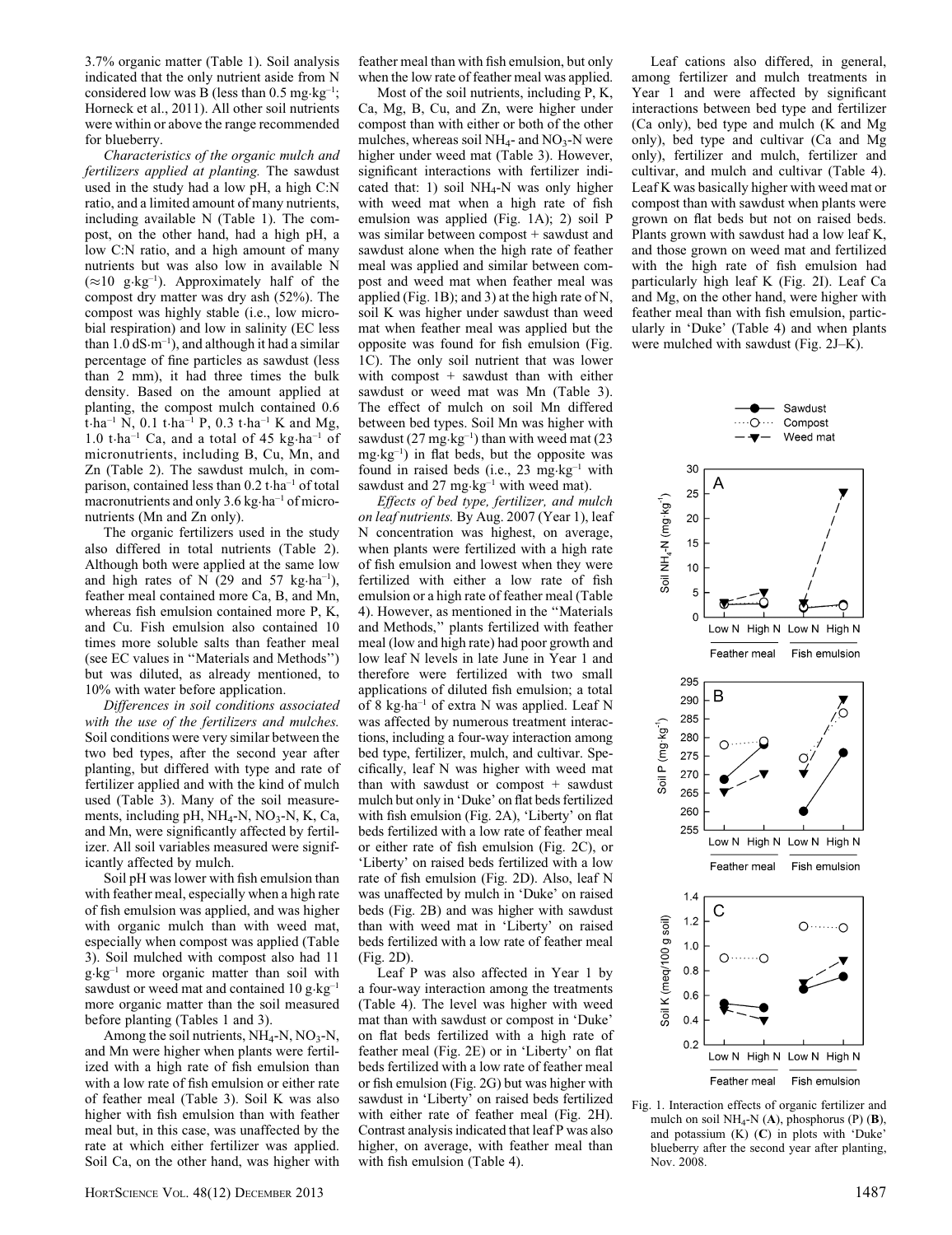| 0.0015<br>0.2833<br>5000<br>Raised<br>$5.9$ bc<br>$6.2$ ac<br>ದ<br>6.4<br>Bed type<br>6.3ab<br>5.3c<br>ß<br>Flat<br>6.5<br>$1.70 c$<br>$1.70 cd$<br>Liberty<br>1.85b<br>2.02a<br>Cultivar<br>φ<br>Duke<br>1.41 f<br>$1.57$ de<br>$1.51$ ef<br>$1.61$ c-<br>$-0.0001$<br>50001<br>0.3975<br>0.0162<br>0.1840<br>0.0196<br>0.0262<br>0.2940<br>0.1537<br>0.0007<br>0.5980<br>0.0001<br>Raised<br>a<br>1.71a<br>1.76 a<br>1.75<br>Bed type<br>1.57b<br>1.49 <sub>b</sub><br>1.76 a<br>Flat<br>$19.5$ ab<br>$19.5$ ab<br>Raised<br>$18.8\,\mathrm{b}$<br>Leaf N $(g \cdot kg^{-1})$<br>19.3 b <sup>z</sup><br>18.3c<br>0.3968<br>0.3509<br>5000,000<br>0.0245<br>0.4358<br>0.2828<br>0.7497<br>0.5610<br>18.4 c<br>20.2a<br>0.0013<br>0.0003<br>0.8384<br>0.1227<br>18.2 <sub>b</sub><br>$18.1 b$<br>ß<br>Flat<br>20.2<br>Fish emulsion (high N)<br>Fish emulsion (low N)<br>Feather meal (high N)<br>Feather meal (low N)<br>Sub-subplot analysis<br>Main plot analysis<br>Subplot analysis<br>Bed type (B)<br>Fertilizer (F)<br>Cultivar <sub>(C)</sub><br>Mulch (M)<br>$\text{B} \times \text{F} \times \text{M}$<br>$B \times F \times C$<br>Significance <sup>y</sup><br>Weed mat<br>$M \times C$<br>$\text{B}\times\text{M}$<br>$\textbf{F}\times\textbf{M}$<br>$B \times C$<br>Compost<br>$\mathbf{B}\times\mathbf{F}$<br>$\mathbf{F}\times\mathbf{C}$<br>Sawdust<br>Treatment<br>Fertilizer<br>Mulch |        |         |                                           |                                                                                                                                                                                                                                                                                                                                                              | Leaf Ca $(g \cdot kg^{-1})$ |                                |                                             | Leaf $Mg$ $(g \cdot kg^{-1})$ |                      |
|----------------------------------------------------------------------------------------------------------------------------------------------------------------------------------------------------------------------------------------------------------------------------------------------------------------------------------------------------------------------------------------------------------------------------------------------------------------------------------------------------------------------------------------------------------------------------------------------------------------------------------------------------------------------------------------------------------------------------------------------------------------------------------------------------------------------------------------------------------------------------------------------------------------------------------------------------------------------------------------------------------------------------------------------------------------------------------------------------------------------------------------------------------------------------------------------------------------------------------------------------------------------------------------------------------------------------------------------------------------------------------------------------------|--------|---------|-------------------------------------------|--------------------------------------------------------------------------------------------------------------------------------------------------------------------------------------------------------------------------------------------------------------------------------------------------------------------------------------------------------------|-----------------------------|--------------------------------|---------------------------------------------|-------------------------------|----------------------|
|                                                                                                                                                                                                                                                                                                                                                                                                                                                                                                                                                                                                                                                                                                                                                                                                                                                                                                                                                                                                                                                                                                                                                                                                                                                                                                                                                                                                          |        |         | Cultivar                                  | Bed type                                                                                                                                                                                                                                                                                                                                                     | Cultivar                    |                                | Bed type                                    |                               | Cultivar             |
|                                                                                                                                                                                                                                                                                                                                                                                                                                                                                                                                                                                                                                                                                                                                                                                                                                                                                                                                                                                                                                                                                                                                                                                                                                                                                                                                                                                                          |        |         | Liberty<br>Duke                           | Raised<br>Flat                                                                                                                                                                                                                                                                                                                                               | Duke                        | Liberty                        | Raised<br>Flat                              | Duke                          | Liberty              |
|                                                                                                                                                                                                                                                                                                                                                                                                                                                                                                                                                                                                                                                                                                                                                                                                                                                                                                                                                                                                                                                                                                                                                                                                                                                                                                                                                                                                          |        |         | 5.7 c                                     |                                                                                                                                                                                                                                                                                                                                                              | 5.5                         |                                |                                             | 1.63                          |                      |
|                                                                                                                                                                                                                                                                                                                                                                                                                                                                                                                                                                                                                                                                                                                                                                                                                                                                                                                                                                                                                                                                                                                                                                                                                                                                                                                                                                                                          |        |         | 6.3 <sub>b</sub>                          | a<br>5.3                                                                                                                                                                                                                                                                                                                                                     | ದ                           | $\circ$<br>4.5                 |                                             | a                             | $1.24 b$<br>$1.26 b$ |
|                                                                                                                                                                                                                                                                                                                                                                                                                                                                                                                                                                                                                                                                                                                                                                                                                                                                                                                                                                                                                                                                                                                                                                                                                                                                                                                                                                                                          |        |         | $5.9$ bc<br>$5.7$ c<br>$6.0\,\mathrm{bc}$ | $\begin{array}{c} 1 & 0 & 0 \\ 7 & 0 & 0 \\ 7 & 0 & 0 \\ 4 & 7 & 0 \\ 1 & 0 & 0 \\ 1 & 0 & 0 \\ 1 & 0 & 0 \\ 1 & 0 & 0 \\ 1 & 0 & 0 \\ 1 & 0 & 0 \\ 1 & 0 & 0 \\ 1 & 0 & 0 \\ 1 & 0 & 0 \\ 1 & 0 & 0 \\ 1 & 0 & 0 \\ 1 & 0 & 0 \\ 1 & 0 & 0 \\ 1 & 0 & 0 \\ 1 & 0 & 0 \\ 1 & 0 & 0 \\ 1 & 0 & 0 \\ 1 & 0 & 0 \\ 1 & 0 & 0 \\ 1 & 0 &$<br>$4.8000$<br>$4.900$ | م<br>$\overline{5}$ .       | $0 7 4 8 4 6$<br>$4 3 4 6$     |                                             | 1.54a                         |                      |
|                                                                                                                                                                                                                                                                                                                                                                                                                                                                                                                                                                                                                                                                                                                                                                                                                                                                                                                                                                                                                                                                                                                                                                                                                                                                                                                                                                                                          |        |         | 6.3 <sub>b</sub>                          |                                                                                                                                                                                                                                                                                                                                                              | ರ<br>3.7                    |                                |                                             | 1.04c                         | $1.08c$<br>0.95 d    |
|                                                                                                                                                                                                                                                                                                                                                                                                                                                                                                                                                                                                                                                                                                                                                                                                                                                                                                                                                                                                                                                                                                                                                                                                                                                                                                                                                                                                          |        |         | 6.1bc<br>$\mathfrak{a}$<br>6.9            |                                                                                                                                                                                                                                                                                                                                                              | ರ<br>3.8                    |                                |                                             | $0.99$ cd                     | 0.95                 |
|                                                                                                                                                                                                                                                                                                                                                                                                                                                                                                                                                                                                                                                                                                                                                                                                                                                                                                                                                                                                                                                                                                                                                                                                                                                                                                                                                                                                          |        |         |                                           |                                                                                                                                                                                                                                                                                                                                                              |                             | ತ                              | 1.24 b<br>38                                |                               | 117                  |
|                                                                                                                                                                                                                                                                                                                                                                                                                                                                                                                                                                                                                                                                                                                                                                                                                                                                                                                                                                                                                                                                                                                                                                                                                                                                                                                                                                                                          |        |         | 5.6 d<br>5.6 d                            |                                                                                                                                                                                                                                                                                                                                                              | 5.0a                        | 4.2                            | $1.19$ bc<br>ß                              | a<br>1.46                     | $\circ$              |
|                                                                                                                                                                                                                                                                                                                                                                                                                                                                                                                                                                                                                                                                                                                                                                                                                                                                                                                                                                                                                                                                                                                                                                                                                                                                                                                                                                                                          |        |         | 6.0c<br>$6.5$ ab                          |                                                                                                                                                                                                                                                                                                                                                              | 4.4 b                       | $4.1$ cd                       | م<br>1.23                                   | 1.27b                         | ು ರ<br>1.15          |
|                                                                                                                                                                                                                                                                                                                                                                                                                                                                                                                                                                                                                                                                                                                                                                                                                                                                                                                                                                                                                                                                                                                                                                                                                                                                                                                                                                                                          |        |         | 6.3 <sub>b</sub><br>ß<br>6.6              |                                                                                                                                                                                                                                                                                                                                                              | $4.2$ bc                    | $\overline{\textbf{C}}$<br>3.8 | $\frac{12}{1}$<br>$\circ$<br>$\frac{12}{2}$ | 1.17 c<br>$\circ$             | 00 <sub>1</sub>      |
|                                                                                                                                                                                                                                                                                                                                                                                                                                                                                                                                                                                                                                                                                                                                                                                                                                                                                                                                                                                                                                                                                                                                                                                                                                                                                                                                                                                                          |        |         |                                           |                                                                                                                                                                                                                                                                                                                                                              |                             |                                |                                             |                               |                      |
|                                                                                                                                                                                                                                                                                                                                                                                                                                                                                                                                                                                                                                                                                                                                                                                                                                                                                                                                                                                                                                                                                                                                                                                                                                                                                                                                                                                                          |        |         |                                           |                                                                                                                                                                                                                                                                                                                                                              |                             |                                |                                             |                               |                      |
|                                                                                                                                                                                                                                                                                                                                                                                                                                                                                                                                                                                                                                                                                                                                                                                                                                                                                                                                                                                                                                                                                                                                                                                                                                                                                                                                                                                                          |        | 0.6230  |                                           |                                                                                                                                                                                                                                                                                                                                                              | 0.0124                      |                                |                                             | 0.1999                        |                      |
|                                                                                                                                                                                                                                                                                                                                                                                                                                                                                                                                                                                                                                                                                                                                                                                                                                                                                                                                                                                                                                                                                                                                                                                                                                                                                                                                                                                                          |        |         |                                           |                                                                                                                                                                                                                                                                                                                                                              |                             |                                |                                             |                               |                      |
|                                                                                                                                                                                                                                                                                                                                                                                                                                                                                                                                                                                                                                                                                                                                                                                                                                                                                                                                                                                                                                                                                                                                                                                                                                                                                                                                                                                                          |        | 0.0243  |                                           |                                                                                                                                                                                                                                                                                                                                                              | 0.0001                      |                                |                                             | 50000                         |                      |
|                                                                                                                                                                                                                                                                                                                                                                                                                                                                                                                                                                                                                                                                                                                                                                                                                                                                                                                                                                                                                                                                                                                                                                                                                                                                                                                                                                                                          |        |         |                                           |                                                                                                                                                                                                                                                                                                                                                              | 0.0098                      |                                |                                             | 0.0579                        |                      |
|                                                                                                                                                                                                                                                                                                                                                                                                                                                                                                                                                                                                                                                                                                                                                                                                                                                                                                                                                                                                                                                                                                                                                                                                                                                                                                                                                                                                          |        |         |                                           |                                                                                                                                                                                                                                                                                                                                                              |                             |                                |                                             |                               |                      |
|                                                                                                                                                                                                                                                                                                                                                                                                                                                                                                                                                                                                                                                                                                                                                                                                                                                                                                                                                                                                                                                                                                                                                                                                                                                                                                                                                                                                          |        |         |                                           |                                                                                                                                                                                                                                                                                                                                                              |                             |                                |                                             |                               |                      |
|                                                                                                                                                                                                                                                                                                                                                                                                                                                                                                                                                                                                                                                                                                                                                                                                                                                                                                                                                                                                                                                                                                                                                                                                                                                                                                                                                                                                          |        |         |                                           |                                                                                                                                                                                                                                                                                                                                                              | 0.0001                      |                                |                                             | 50.000                        |                      |
|                                                                                                                                                                                                                                                                                                                                                                                                                                                                                                                                                                                                                                                                                                                                                                                                                                                                                                                                                                                                                                                                                                                                                                                                                                                                                                                                                                                                          |        |         |                                           |                                                                                                                                                                                                                                                                                                                                                              | 0.0670                      |                                |                                             | 0.0121                        |                      |
|                                                                                                                                                                                                                                                                                                                                                                                                                                                                                                                                                                                                                                                                                                                                                                                                                                                                                                                                                                                                                                                                                                                                                                                                                                                                                                                                                                                                          |        | 0.0032  |                                           |                                                                                                                                                                                                                                                                                                                                                              | 0.0083                      |                                |                                             | 0.0003                        |                      |
|                                                                                                                                                                                                                                                                                                                                                                                                                                                                                                                                                                                                                                                                                                                                                                                                                                                                                                                                                                                                                                                                                                                                                                                                                                                                                                                                                                                                          |        | 0.5564  |                                           |                                                                                                                                                                                                                                                                                                                                                              | 0.2642                      |                                |                                             | 0.0640                        |                      |
|                                                                                                                                                                                                                                                                                                                                                                                                                                                                                                                                                                                                                                                                                                                                                                                                                                                                                                                                                                                                                                                                                                                                                                                                                                                                                                                                                                                                          |        | 0.0017  |                                           |                                                                                                                                                                                                                                                                                                                                                              | 0.0001                      |                                |                                             | 00000000                      |                      |
|                                                                                                                                                                                                                                                                                                                                                                                                                                                                                                                                                                                                                                                                                                                                                                                                                                                                                                                                                                                                                                                                                                                                                                                                                                                                                                                                                                                                          |        | 0.5194  |                                           |                                                                                                                                                                                                                                                                                                                                                              | 0.0073                      |                                |                                             | 0.0004                        |                      |
|                                                                                                                                                                                                                                                                                                                                                                                                                                                                                                                                                                                                                                                                                                                                                                                                                                                                                                                                                                                                                                                                                                                                                                                                                                                                                                                                                                                                          |        | 50001   |                                           |                                                                                                                                                                                                                                                                                                                                                              | &0.0001                     |                                |                                             | 0.000                         |                      |
|                                                                                                                                                                                                                                                                                                                                                                                                                                                                                                                                                                                                                                                                                                                                                                                                                                                                                                                                                                                                                                                                                                                                                                                                                                                                                                                                                                                                          |        | 0.7355  |                                           |                                                                                                                                                                                                                                                                                                                                                              | 0.1992                      |                                |                                             | 0.1504                        |                      |
|                                                                                                                                                                                                                                                                                                                                                                                                                                                                                                                                                                                                                                                                                                                                                                                                                                                                                                                                                                                                                                                                                                                                                                                                                                                                                                                                                                                                          |        | 0.0202  |                                           |                                                                                                                                                                                                                                                                                                                                                              | 0.0423                      |                                |                                             | 0.0001                        |                      |
| 0.0930<br>$B \times M \times C$                                                                                                                                                                                                                                                                                                                                                                                                                                                                                                                                                                                                                                                                                                                                                                                                                                                                                                                                                                                                                                                                                                                                                                                                                                                                                                                                                                          | 0.0432 | 0.7851  |                                           |                                                                                                                                                                                                                                                                                                                                                              | 0.1827                      |                                |                                             | 0.0673                        |                      |
| 0.0206<br>0.7299<br>$FXM \times C$                                                                                                                                                                                                                                                                                                                                                                                                                                                                                                                                                                                                                                                                                                                                                                                                                                                                                                                                                                                                                                                                                                                                                                                                                                                                                                                                                                       |        | 0.2037  |                                           |                                                                                                                                                                                                                                                                                                                                                              | 0.8212                      |                                |                                             | 0.3215                        |                      |
| 0.0048<br>5000,000<br>$B \times F \times M \times C$                                                                                                                                                                                                                                                                                                                                                                                                                                                                                                                                                                                                                                                                                                                                                                                                                                                                                                                                                                                                                                                                                                                                                                                                                                                                                                                                                     |        | 0.6796  |                                           |                                                                                                                                                                                                                                                                                                                                                              | 0.2654                      |                                |                                             | 0.3994                        |                      |
| Contrasts                                                                                                                                                                                                                                                                                                                                                                                                                                                                                                                                                                                                                                                                                                                                                                                                                                                                                                                                                                                                                                                                                                                                                                                                                                                                                                                                                                                                |        |         |                                           |                                                                                                                                                                                                                                                                                                                                                              |                             |                                |                                             |                               |                      |
| 0.0394<br>0.1123<br>Feather vs. fish                                                                                                                                                                                                                                                                                                                                                                                                                                                                                                                                                                                                                                                                                                                                                                                                                                                                                                                                                                                                                                                                                                                                                                                                                                                                                                                                                                     |        | 0.1123  |                                           |                                                                                                                                                                                                                                                                                                                                                              | 00000000                    |                                |                                             | 00000000                      |                      |
| 0.5463<br>0.1690<br>Low N vs. high N                                                                                                                                                                                                                                                                                                                                                                                                                                                                                                                                                                                                                                                                                                                                                                                                                                                                                                                                                                                                                                                                                                                                                                                                                                                                                                                                                                     |        | 0.1690  |                                           |                                                                                                                                                                                                                                                                                                                                                              | 0.0063                      |                                |                                             | 0.0242                        |                      |
| 0.0001<br>500000<br>Weed mat vs. organic                                                                                                                                                                                                                                                                                                                                                                                                                                                                                                                                                                                                                                                                                                                                                                                                                                                                                                                                                                                                                                                                                                                                                                                                                                                                                                                                                                 |        | 50000   |                                           |                                                                                                                                                                                                                                                                                                                                                              | 0.0001                      |                                |                                             | 0000000                       |                      |
|                                                                                                                                                                                                                                                                                                                                                                                                                                                                                                                                                                                                                                                                                                                                                                                                                                                                                                                                                                                                                                                                                                                                                                                                                                                                                                                                                                                                          |        |         |                                           |                                                                                                                                                                                                                                                                                                                                                              |                             |                                |                                             |                               |                      |
| Means followed by the same letter, within treatments, are not significantly different $(P > 0.05$ , using Tukey's honestly significant difference test)<br>0.5708<br>0.0975<br>Sawdust vs. compost                                                                                                                                                                                                                                                                                                                                                                                                                                                                                                                                                                                                                                                                                                                                                                                                                                                                                                                                                                                                                                                                                                                                                                                                       |        | 0000000 |                                           |                                                                                                                                                                                                                                                                                                                                                              | 0.0002                      |                                |                                             | 50000                         |                      |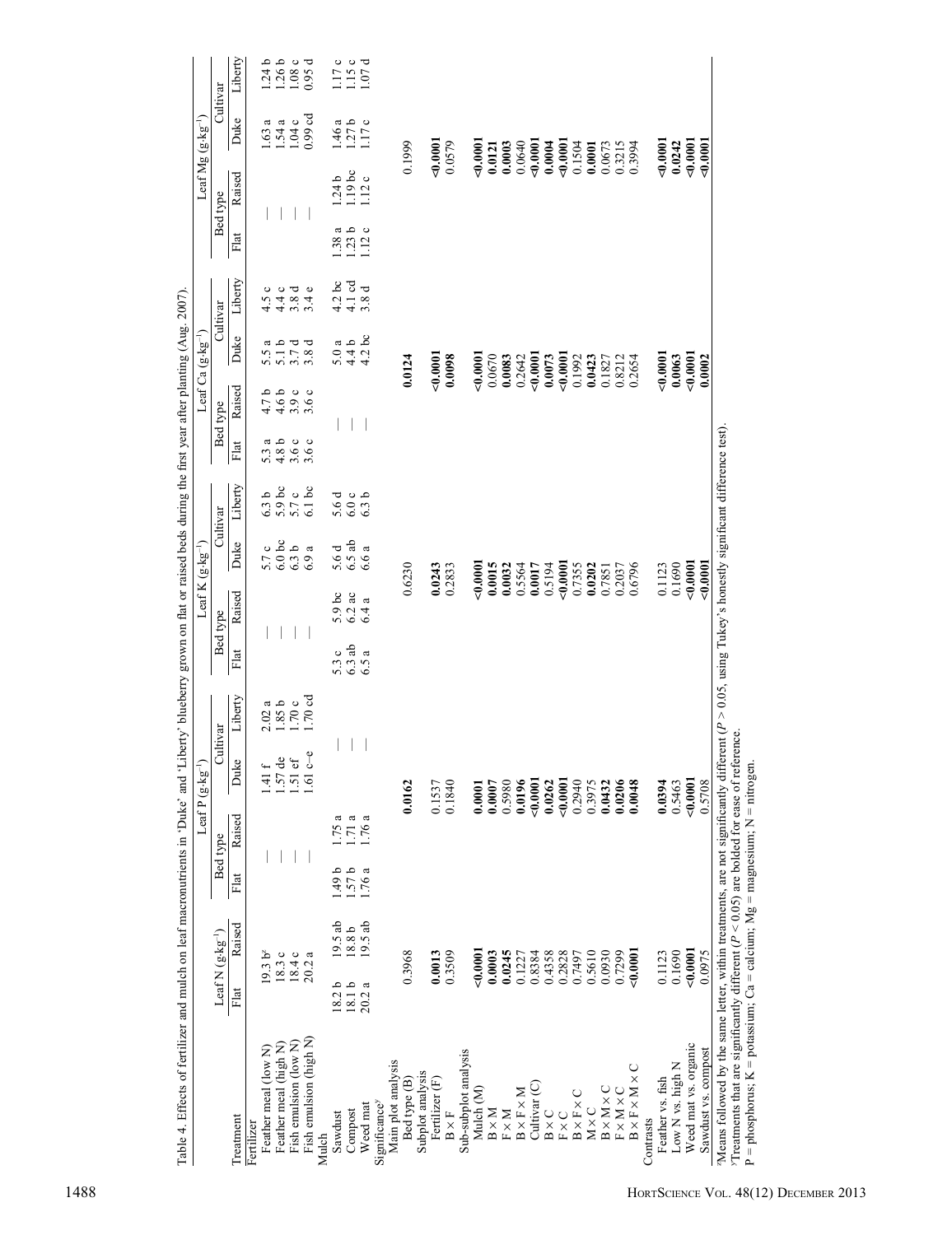

Fig. 2. Interaction effects of organic fertilizer and mulch on leaf nitrogen (N) (A–D), phosphorus (P) (E–H), potassium (K) (I), calcium (Ca) (J), and magnesium (Mg) (K) concentration in 'Duke' and 'Liberty' on flat and raised planting beds blueberry during the first year after planting, Aug. 2007.

Leaf micronutrients were likewise affected by fertilizer and mulch in Year 1, but only leaf Mn and Zn were affected by interactions with bed type (Table 5). Like Ca and Mg, leaf B was higher with feather meal than with fish emulsion but lower with weed mat when either rate of feather meal was applied (Fig. 3A), whereas leaf Cu was only affected by fertilizer (and cultivar; 6.0 vs. 6.4 mg·kg–1 Cu for 'Duke' and 'Liberty', respectively) and differed by less than 1 mg·kg–1 among the treatments (Table 5). Leaf Mn and Zn, on other hand, differed considerably among treatments and were affected by four-way interactions among the treatments. Both were higher with feather meal than with fish emulsion, but like N and P, the level of response varied depending on bed type, mulch, and cultivar (Fig. 3B–I).

Only leaf Ca, Mg, and B were below levels recommended for blueberry in Year 1 and only when plants were fertilized with fish emulsion (Hart et al., 2006). Shoot tip dieback, a symptom of B deficiency, was observed in a few plots, but symptoms were minimal and were not associated with any treatment in particular.

By Aug. 2008 (Year 2), leaf N, P, and K were highest when plants were fertilized with a high rate of fish emulsion and lowest with the low rate of feather meal (Table 6). Leaf N was also higher with sawdust or compost + sawdust than with weed mat, and all three nutrients differed between cultivars (1.73 and  $1.98$  g·kg<sup>-1</sup> N in 'Liberty' and 'Duke', respectively). Leaf Ca was significantly affected by a three-way interaction among fertilizer, mulch, and cultivar, and leaf Mg was affected by fertilizer and an interaction between mulch and cultivar (Table 6). Like in the previous year, leaf Ca was higher, on average, with feather meal than with fish emulsion but varied depending on the mulch and cultivar (Fig. 4). For example, leaf Ca was higher with compost than with sawdust or weed mat in 'Duke' fertilized with a low rate of feather meal but higher with sawdust when plants were fertilized with a high rate of feather meal. Leaf Ca was also higher with sawdust or compost + sawdust than with weed mat in 'Duke' fertilized with either rate of fish emulsion or 'Liberty' fertilized with a high rate of feather meal. Leaf Mg continued to be higher, on average, with feather meal than with fish emulsion, but levels were now similar between the high rate of feather meal and the low rate of fish emulsion (Table 6). Leaf Mg was also higher with sawdust or compost than with weed mat, but only in 'Duke'.

Leaf B was lower, on average, in Year 2 than in the previous year but once again was higher with feather meal than with fish emulsion (Tables 5 and 7). Leaf B continued to be higher with compost than with weed mat but in 2008 was similar between sawdust and weed mat. Leaf Cu no longer differed with fertilizer but varied with mulch. Leaf Cu was lower with weed mat than with sawdust or compost + sawdust in 'Duke' but was higher with weed mat and different between sawdust and compost + sawdust in 'Liberty' (Table 7). Leaf Mn, on the other hand, was higher with fish emulsion than with feather meal in 2008 (opposite from the previous year)—particularly on flat beds and in 'Duke'—and was higher with weed mat than with other mulches on flat beds and higher with sawdust than with other mulches on raised beds (Table 7). Finally, leaf Zn varied again with fertilizer and mulch, as well as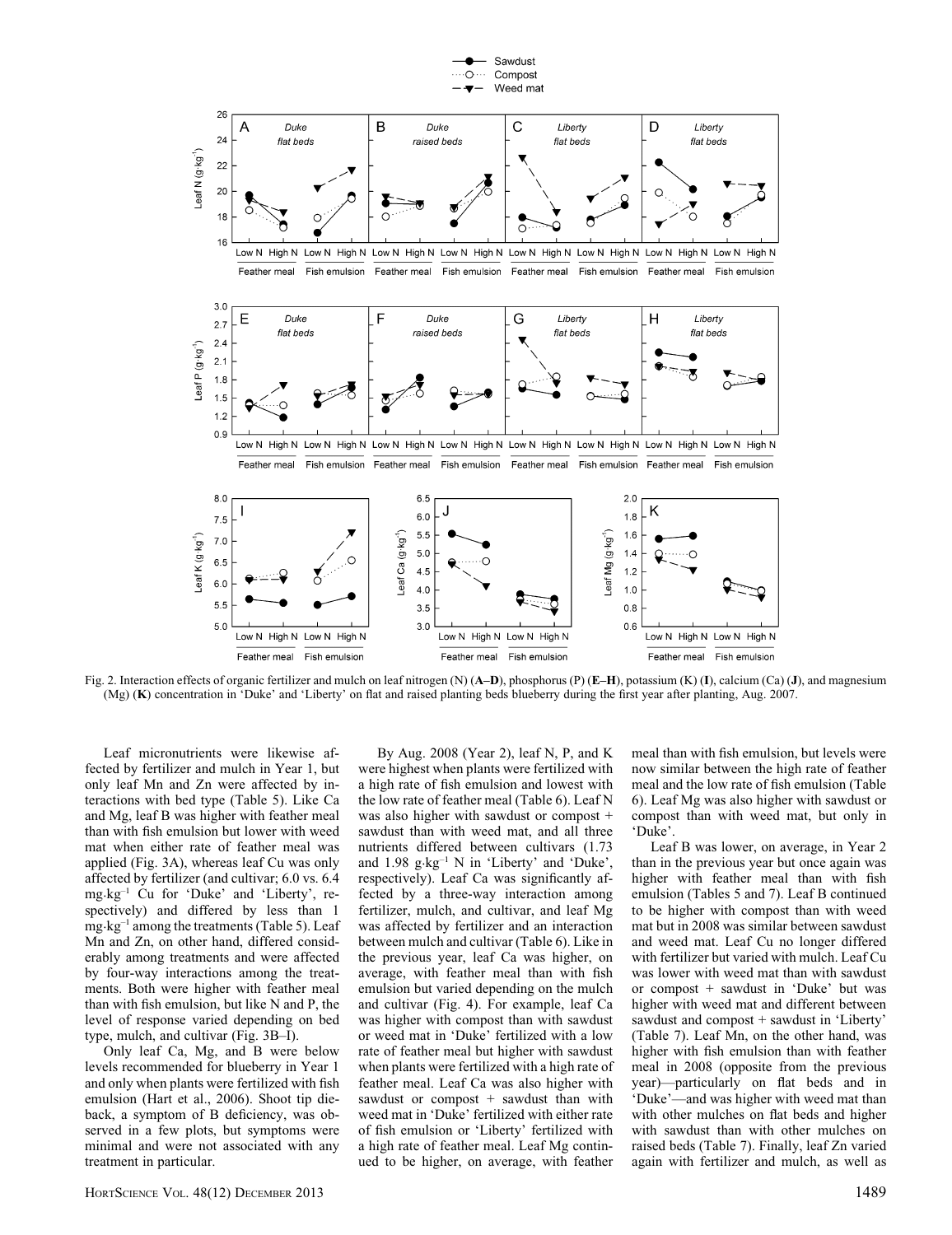Table 5. Effects of fertilizer and mulch on leaf micronutrients in 'Duke' and 'Liberty' blueberry grown on flat or raised beds during the first year after planting (Aug. 2007).

|                                |                 |          | Leaf B $(mg \cdot kg^{-1})$ |          |                              |                  |                              |                   |                                  |  |
|--------------------------------|-----------------|----------|-----------------------------|----------|------------------------------|------------------|------------------------------|-------------------|----------------------------------|--|
|                                |                 | Bed type |                             | Cultivar |                              |                  | Leaf Mn $(mg \cdot kg^{-1})$ |                   | Leaf $Zn$ (mg·kg <sup>-1</sup> ) |  |
| Treatment                      | Flat            | Raised   | Duke                        | Liberty  | Leaf Cu $(mg \cdot kg^{-1})$ | Duke             | Liberty                      | Duke              | Liberty                          |  |
| Fertilizer                     |                 |          |                             |          |                              |                  |                              |                   |                                  |  |
| Feather meal (low N)           | 43 $a^z$        | 39ab     | 46 a                        | 35 c     | 6.0 <sub>b</sub>             | 147 a            | 107c                         | 11.2 <sub>b</sub> | 13.1 a                           |  |
| Feather meal (high N)          | 36 <sub>b</sub> | 38 ab    | 41 b                        | 34c      | $6.3$ ab                     | 136 <sub>b</sub> | 105c                         | 12.4 a            | 12.3 a                           |  |
| Fish emulsion (low N)          | 19c             | 23 с     | 20d                         | 22d      | 6.5a                         | 98 d             | 88 e                         | 10.1c             | 10.0 <sub>c</sub>                |  |
| Fish emulsion (high N)         | 20c             | 22c      | 21d                         | 21d      | 6.1 <sub>b</sub>             | 104 cd           | 90 e                         | 8.7 d             | 8.6 b                            |  |
| Mulch                          |                 |          |                             |          |                              |                  |                              |                   |                                  |  |
| Sawdust                        |                 |          | 31 a                        |          |                              |                  | 120a                         | 10.7 ab           | 10.7ab                           |  |
| Compost                        |                 |          | 33a                         |          |                              |                  | 99 c                         | 11.0a             | 10.9a                            |  |
| Weed mat                       |                 |          | 26 <sub>b</sub>             |          |                              |                  | 109 <sub>b</sub>             | 10.1 <sub>b</sub> | 11.4 a                           |  |
| Significancey                  |                 |          |                             |          |                              |                  |                              |                   |                                  |  |
| Main plot analysis             |                 |          |                             |          |                              |                  |                              |                   |                                  |  |
| Bed type (B)                   | 0.4989          |          |                             | 0.5598   |                              | 0.6593           |                              | 0.3975            |                                  |  |
| Subplot analysis               |                 |          |                             |          |                              |                  |                              |                   |                                  |  |
| Fertilizer (F)                 |                 |          | < 0.0001                    |          | 0.0482                       |                  | < 0.0001                     |                   | $0.0001$                         |  |
| $B \times F$                   |                 |          | 0.0059                      |          | 0.7736                       |                  | 0.0633                       |                   | 0.5553                           |  |
| Sub-subplot analysis           |                 |          |                             |          |                              |                  |                              |                   |                                  |  |
| Mulch $(M)$                    |                 |          | $0.0001$                    |          | 0.8331                       | $0.0001$         |                              |                   | 0.6706                           |  |
| $B \times M$                   |                 |          | 0.2183                      |          | 0.8331                       |                  | 0.0766                       |                   | 0.0616                           |  |
| $F \times M$                   |                 |          | $0.0001$                    |          | 0.9591                       |                  | 0.0042                       | 0.0568            |                                  |  |
| $B \times F \times M$          |                 |          | 0.0864                      |          | 0.1119                       |                  | 0.1114                       | 0.0099            |                                  |  |
| Cultivar $(C)$                 |                 |          | $0.0001$                    |          | 0.0042                       |                  | < 0.0001                     | 0.0564            |                                  |  |
| $B \times C$                   |                 |          | 0.0572                      |          | 0.5576                       |                  | 0.7429                       |                   | 0.0032                           |  |
| $F \times C$                   |                 |          | < 0.0001                    |          | 0.1615                       |                  | < 0.0001                     |                   | 0.0013                           |  |
| $B \times F \times C$          |                 |          | 0.5352                      |          | 0.4265                       |                  | 0.0980                       |                   | 0.1282                           |  |
| $M \times C$                   |                 |          | 0.9387                      |          | 0.7716                       |                  | 0.0829                       |                   | 0.0128                           |  |
| $B \times M \times C$          |                 |          | 0.1175                      |          | 0.9715                       |                  | 0.2270                       |                   | 0.0616                           |  |
| $F \times M \times C$          |                 |          | 0.7064                      |          | 0.4197                       |                  | 0.3519                       |                   | 0.0036                           |  |
| $B \times F \times M \times C$ |                 |          | 0.8965                      |          | 0.4036                       |                  | 0.0293                       |                   | 0.0009                           |  |
| Contrasts                      |                 |          |                             |          |                              |                  |                              |                   |                                  |  |
| Feather vs. fish               |                 |          | $0.0001$                    |          | 0.1493                       |                  | < 0.0001                     |                   | $0.0001$                         |  |
| Low N vs. high N               |                 |          | 0.0598                      |          | 0.6169                       |                  | 0.9766                       |                   | 0.0565                           |  |
| Weed mat vs. organic           |                 |          | $0.0001$                    |          | 0.5803                       |                  | 0.9560                       | 0.7700            |                                  |  |
| Sawdust vs. compost            |                 |          | $0.0001$                    |          | 0.8106                       |                  | $0.0001$                     |                   | 0.3997                           |  |

"Means followed by the same letter, within treatments, are not significantly different  $(P > 0.05$ , using Tukey's honestly significant difference test).

Treatments that are significantly different ( $P < 0.05$ ) are bolded for ease of reference.

 $B = boron$ ;  $Cu = copper$ ;  $Mn = manganese$ ;  $Zn = zinc$ ;  $N = nitrogen$ .

with interactions of bed type and cultivar, but in general was higher in 'Duke' than in 'Liberty' and greater with sawdust or compost + sawdust than with weed mat in 'Duke' or higher with sawdust than with weed mat in 'Liberty' in 2008.

Leaf N was low or deficient in some cases when feather meal was applied the second year, leaf B was low again in all treatments, and leaf Cu was marginal (Hart et al., 2006).

Leaf K, on the other hand, was increasing and becoming marginally high with fish emulsion.

#### Discussion

Soil pH and organic matter. Soil pH was lowest with weed mat and highest when compost was applied. Similar results have been reported by others in blueberry and tree fruit (Burkhard et al., 2009; Choi et al., 2011; Neilsen et al., 2003). Soil temperatures are often warmer under weed mat, which likely increases nitrification (Sabey et al., 1956), an acidifying process. The yard debris compost, with a high pH and cation content (particularly K, Ca, and Mg; Table 1) relative to the soil and applied sawdust, was expected to increase soil pH. Fish emulsion also reduced soil pH, particularly when the higher rate of fish fertilizer was applied. Nitrogen fertilizer application is the primary management practice that causes soil acidification (Hart et al., 2013).

Compost + sawdust mulch also increased soil organic matter from 3.7% to 4.7% within 2 years after planting. Sawdust and weed mat, in comparison, had little to no effect on soil organic matter during the same period. Although compost contained a lower percentage of organic matter than sawdust at application, the compost was more stable (less decomposition) and denser than the sawdust. Compost (dairy solids, manure, and straw) also increased soil organic matter content in a vegetable production system (Wedryk et al., 2012).

Soil and leaf nitrogen. Soil N (NH<sub>4</sub>- and  $NO<sub>3</sub>-N$ ) was higher under weed mat than under sawdust or compost + sawdust in the present study. Soil N was also more available under weed mat than under organic mulch in apple [Malus ×sylvestris (L.) Mill. var. domestica (Borkh.) Mansf.] (Choi et al., 2011). Weed mat reduced soil N relative to bare soil after 5 years in cherry (Yin et al., 2007) and relative to shredded paper mulch or biosolids after 7 years in apple (Neilsen et al., 2003). Higher availability of soil N under weed mat appeared to result in higher leaf N levels during the first year but not during the second. Perhaps higher growth and production with weed mat diluted N and other nutrients in the plants and resulted in

lower leaf N levels in Year 2 (Larco et al., 2013). Leaf N was higher with weed mat than bare soil in cherry (Yin et al., 2007) but was unaffected by weed mat after 6 years in apple (Choi et al., 2011).

Mulching with compost + sawdust also increased soil N compared with sawdust alone but only by a total of 4 mg $\text{kg}^{-1}$  N, most of which was NO<sub>3</sub>-N. Based on an estimated mineralization rate of 3% of total N annually, yard debris compost added  $\approx$  18 kg·ha–1 N per year (Gale et al., 2006; Sikora and Szmidt, 2001). The additional N from the compost did not increase plant growth (Larco et al., 2013) or leaf N levels, however, and therefore may have been unavailable when needed in blueberry (Bañados et al., 2012). Others have found increased leaf N in blueberry with use of compost mulch (Burkhard et al., 2009) or variable effects of mulch depending on year (Krewer et al., 2009).

Leaf N in all treatments ranged from 18.3 to 20.2 g·kg–1 in Year 1 and 15.9 to 22.7 g·kg–1 in Year 2. The levels declined, on average, the second year, probably as a result of plant age and fruit production (Bryla et al., 2012; Cummings, 1978). Leaf N was also lower in 'Liberty' than in 'Duke'. Leaf N may have been diluted in 'Liberty' as a result of 1) production of more biomass by the cultivar (Larco et al., 2013); and 2) the later fruiting season as compared with 'Duke'.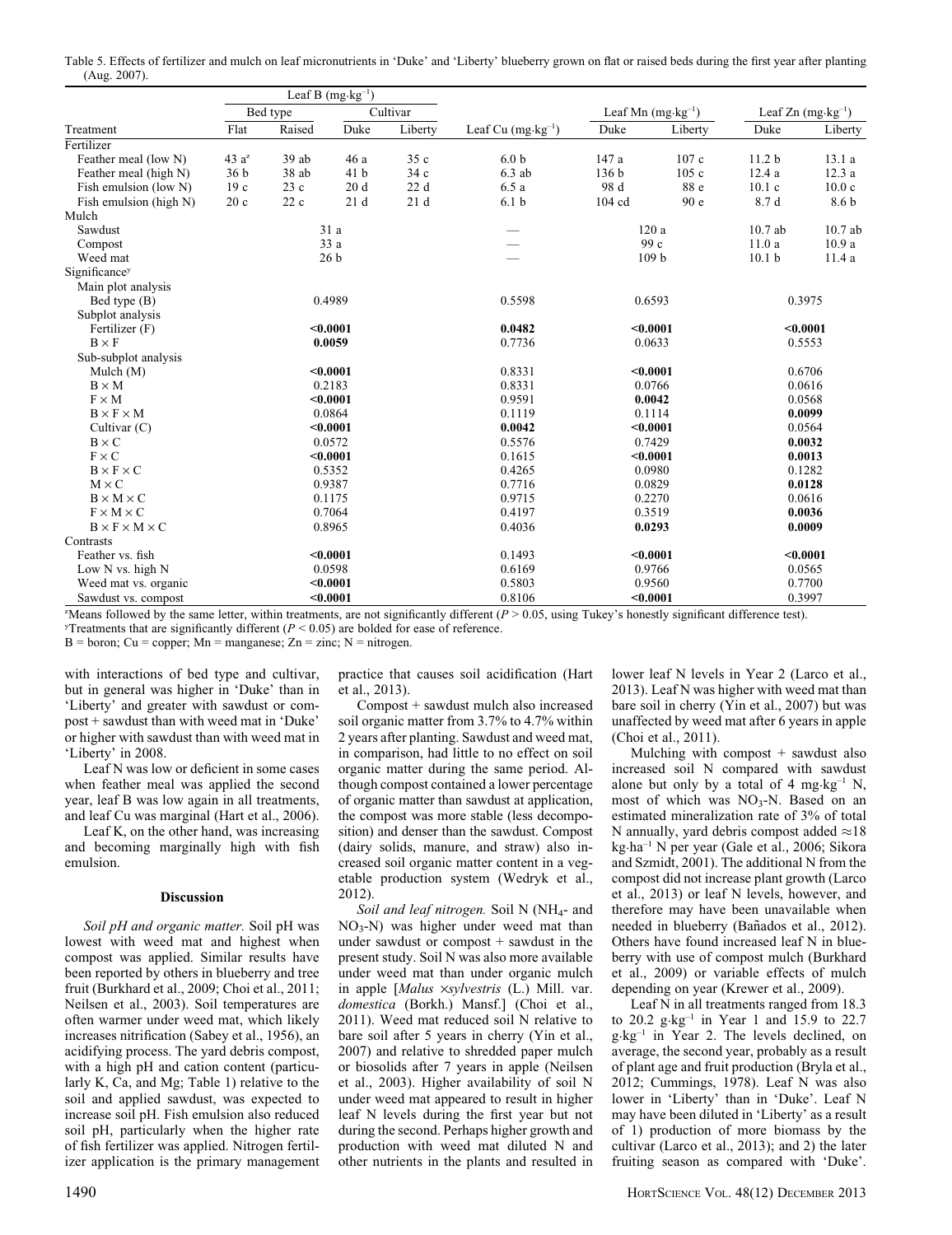

Fig. 3. Interaction effects of organic fertilizer and mulch on leaf boron (B) (A), manganese (Mn) (B–E), and zinc (Zn) (F–I) concentration in 'Duke' and 'Liberty' blueberry on flat and raised planting beds during the first year after planting, Aug. 2007.

Leaves were collected for nutrient analysis at the recommended time of sampling for northern highbush blueberry, but this was after harvest in 'Duke' and during harvest in 'Liberty'.

Leaf N levels were highest in plants fertilized with 57 kg $\cdot$ ha<sup>-1</sup> N as fish emulsion and mulched with weed mat. Nitrogen was apparently more available when needed from the liquid fish emulsion than from the granular feather meal as evidenced by poor growth with feather meal during the first growing season (Larco et al., 2013). Higher leaf N was also found in plants fertilized with the higher rate of N as has been shown in young plants fertilized with inorganic forms of N (Bryla et al., 2012; Cummings et al., 1971). Leaf N was not positively correlated with yield, however, because plants fertilized with the high rate of fish emulsion had a lower yield than those fertilized with the low rate (Larco et al., 2013).

Soil and leaf phosphorus. Bed type had no effect on soil P, but leaf P was higher on raised beds than on flat beds in Year 1, except in plants with weed mat, where leaf P levels were high in both bed types. Phosphorus may

have been more available in raised beds as a result of more root growth in the treatment (Larco et al., 2013) and higher under weed mat resulting from warmer soil temperatures (Cox, 2009; Larco, 2010). Temporary symptoms of P deficiency are a common problem in the spring in blueberry when soil temperatures are cooler (Strik, personal observation).

Compost also increased soil P, but in contrast to the study by Burkhard et al. (2009), it had no effect on leaf P. Soil P was well above the recommended level in our study (Hart et al., 2006). Leaf P increased with fertilizer rate by the second year after planting. This may have been a response to the P applied in the fertilizer products used, but leaf P levels have also been found to increase with higher application rates of N fertilizer (Bryla et al., 2012).

Soil and leaf cations. Soil K and Ca were higher with compost + sawdust than with sawdust alone or with weed mat, whereas soil Ca and Mg (but not K) were higher with sawdust than with weed mat. This latter result for soil Ca and Mg is similar to what has been reported in orchard systems (Choi et al., 2011; Neilsen et al., 2003), but K was also higher with sawdust in cherry (Choi et al., 2011). Soil K and Mg were within recommended levels for blueberry, but soil Ca was below the recommended level with sawdust or weed mat (Hart et al., 2006).

In the first year, plants grown with sawdust mulch had the lowest leaf K and the highest leaf Ca and Mg, particularly when fertilized with feather meal. In contrast, plants grown with weed mat had the highest leaf K and the lowest leaf Mg and Ca, depending on the type of fertilizer applied. By the second year, weed mat reduced leaf Mg and Ca relative to sawdust and compost + sawdust. Mulching with compost + sawdust increased leaf K in both cultivars and reduced leaf Ca and Mg in 'Duke' in Year 1. Yin et al. (2007) also reported a lower leaf Ca and Mg in cherry grown with weed mat compared with bare soil. By the second year of our study, leaf K was still higher in compost + sawdust than in sawdust alone, but there was no significant difference between these mulches for leaf Ca and Mg. Burkhard et al. (2009) also reported higher leaf K with compost mulch than in bare soil. In our study, the K applied in the compost was quickly available to the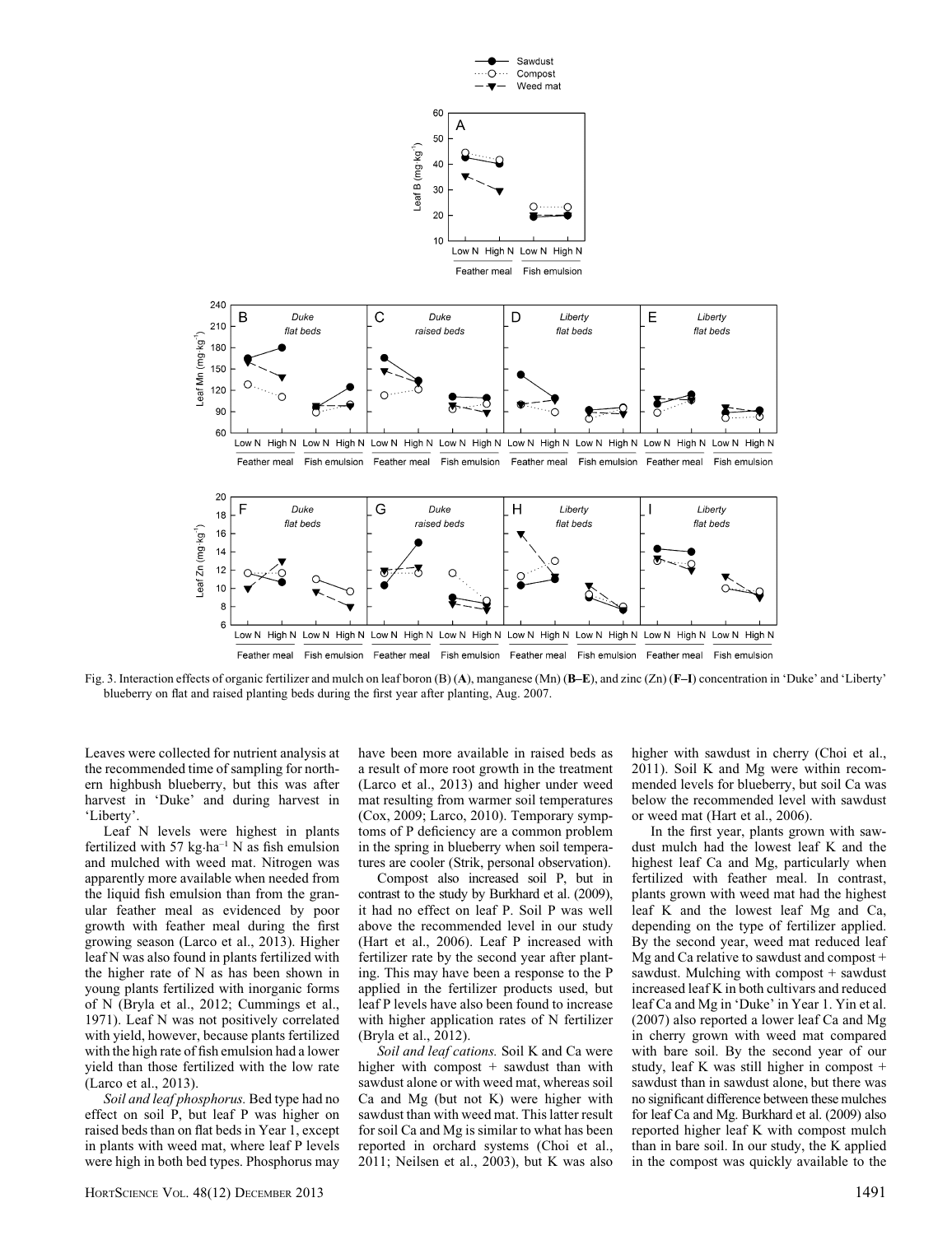Table 6. Effects of fertilizer and mulch on leaf macronutrients in 'Duke' and 'Liberty' blueberry grown on flat or raised beds during the second year after planting (Aug. 2008).

|                                        |                            |                              |                   | Leaf K $(g \cdot kg^{-1})$ |                  |                        |                                     |                      |                                                                  |                   |                             |  |
|----------------------------------------|----------------------------|------------------------------|-------------------|----------------------------|------------------|------------------------|-------------------------------------|----------------------|------------------------------------------------------------------|-------------------|-----------------------------|--|
|                                        | Leaf N $(g \cdot kg^{-1})$ |                              |                   | Leaf P $(g \cdot kg^{-1})$ |                  | Bed type               |                                     | Cultivar             |                                                                  |                   | Leaf Mg $(g \cdot kg^{-1})$ |  |
| Treatment                              | Flat                       | Raised                       | Duke              | Liberty                    | Flat             | Raised                 | Duke                                | Liberty              | Leaf Ca $(g \cdot kg^{-1})$                                      | Duke              | Liberty                     |  |
| Fertilizer                             |                            |                              |                   |                            |                  |                        |                                     |                      |                                                                  |                   |                             |  |
| Feather meal (low N)                   | $16.0 e f^2$               | 15.9 f                       | 1.43c             | 1.10e                      | 5.4 d            | 5.9 c                  | 6.1d                                | 5.2 f                |                                                                  |                   | 1.63a                       |  |
| Feather meal (high N)                  | 17.2 de                    | $18.1 \text{ cd}$            | 1.66 <sub>b</sub> | 1.20d                      | 5.8 c            | 6.3 <sub>b</sub>       | 6.5c                                | 5.7 e                |                                                                  |                   | 1.51 <sub>b</sub>           |  |
| Fish emulsion (low N)                  | 18.7 c                     | 18.6 cd                      | 1.73 <sub>b</sub> | 1.27d                      | 6.5 <sub>b</sub> | 6.6 <sub>b</sub>       | 6.8 <sub>b</sub>                    | 6.3 cd               |                                                                  |                   | 1.51 <sub>b</sub>           |  |
| Fish emulsion (high N)                 | 22.7 a                     | 21.0 <sub>b</sub>            | 1.97 a            | 1.44c                      | 7.4 a            | 7.2a                   | 7.4a                                | 7.2a                 |                                                                  |                   | 1.38c                       |  |
| Mulch                                  |                            |                              |                   |                            |                  |                        |                                     |                      |                                                                  |                   |                             |  |
| Sawdust                                |                            | 18.7 a                       |                   |                            |                  |                        |                                     |                      | 4.5a                                                             | 1.65a             | 1.43c                       |  |
| Compost                                |                            | 18.9 a                       |                   |                            |                  |                        |                                     |                      | 4.4 a                                                            | 1.62a             | 1.41c                       |  |
| Weed mat                               |                            | 18.0 <sub>b</sub>            |                   |                            |                  |                        |                                     |                      | 4.1 <sub>b</sub>                                                 | 1.51 <sub>b</sub> | 1.44 bc                     |  |
| Significancey                          |                            |                              |                   |                            |                  |                        |                                     |                      |                                                                  |                   |                             |  |
| Main plot analysis                     |                            |                              |                   |                            |                  |                        |                                     |                      |                                                                  |                   |                             |  |
| Bed type (B)                           | 0.6305<br>0.1622           |                              |                   |                            |                  | 0.1010                 |                                     | 0.2221               |                                                                  | 0.2543            |                             |  |
| Subplot analysis                       |                            |                              |                   |                            |                  |                        |                                     |                      |                                                                  |                   |                             |  |
| Fertilizer (F)                         |                            | < 0.0001                     |                   | < 0.0001                   |                  |                        | < 0.0001                            |                      | 0.0847                                                           |                   | 0.0013                      |  |
| $B \times F$                           | 0.0266                     |                              |                   | 0.0623                     |                  |                        | 0.0252                              |                      | 0.3261                                                           |                   | 0.1070                      |  |
| Sub-subplot analysis                   |                            |                              |                   |                            |                  |                        |                                     |                      |                                                                  |                   |                             |  |
| Mulch $(M)$                            |                            | $0.0001$                     |                   | 0.2966                     |                  |                        | 0.0738                              |                      | < 0.0001                                                         |                   | 0.0603                      |  |
| $B \times M$                           | 0.7518                     |                              |                   | 0.5209                     |                  |                        | 0.4475                              |                      | 0.7648                                                           |                   | 0.5858                      |  |
| $F \times M$                           |                            | 0.2039                       |                   | 0.3365                     |                  |                        | 0.4107                              |                      | 0.4143                                                           |                   | 0.3771                      |  |
| $B \times F \times M$                  |                            | 0.5062                       |                   | 0.6766                     |                  |                        | 0.8922                              |                      | 0.2259                                                           |                   | 0.2770                      |  |
| Cultivar (C)                           |                            | $0.0001$                     |                   | $0.0001$                   |                  |                        | < 0.0001                            |                      | 0.9683                                                           |                   | < 0.0001                    |  |
| $B \times C$                           |                            | 0.9557                       |                   | 0.0006                     |                  |                        | 0.9216                              |                      | 0.7205                                                           |                   | 0.9900                      |  |
| $F \times C$                           |                            | 0.5844                       |                   | 0.0044                     |                  |                        | 0.0019                              |                      | 0.1963                                                           |                   | 0.6273                      |  |
| $B \times F \times C$                  |                            | 0.3912                       |                   | 0.3610                     |                  |                        | 0.1015                              |                      | 0.7356                                                           |                   | 0.6549                      |  |
| $M \times C$                           |                            | 0.4857                       |                   | 0.9875                     |                  |                        | 0.8669                              |                      | 0.3743                                                           |                   | 0.0049                      |  |
| $B \times M \times C$                  |                            | 0.3213                       |                   | 0.7615                     |                  |                        | 0.7609                              |                      | 0.1527                                                           |                   | 0.1068                      |  |
| $F \times M \times C$                  |                            | 0.5538                       |                   | 0.3273                     |                  |                        | 0.1362                              |                      | 0.0266                                                           |                   | 0.0797                      |  |
| $B \times F \times M \times C$         |                            | 0.4155                       |                   | 0.4508                     |                  |                        | 0.1054                              |                      | 0.7182                                                           |                   | 0.8575                      |  |
| Contrasts                              |                            |                              |                   |                            |                  |                        |                                     |                      |                                                                  |                   |                             |  |
| Feather vs. fish                       |                            | $0.0001$                     |                   | < 0.0001                   |                  |                        | < 0.0001                            |                      | 0.0291                                                           |                   | 0.0021                      |  |
| Low N vs. high N                       |                            | $0.0001$                     |                   | $0.0001$                   |                  | < 0.0001               |                                     |                      | 0.1595                                                           |                   | 0.0022                      |  |
| Weed mat vs. organic                   |                            | $0.0001$                     |                   | 0.1230                     |                  | 0.5686                 |                                     |                      | $0.0001$                                                         | 0.0273            |                             |  |
| Sawdust vs. compost<br>$0.11 - 11 - 1$ | $1 - 1$                    | 0.1593<br><b>State State</b> |                   | 0.8954<br>$\cdots$         | $1.1 - 11.00$    | $\sqrt{n}$ $\sim$ 0.00 | 0.0272<br>$\cdot$ $\ldots$ $\ldots$ | $\ddot{\phantom{1}}$ | 0.1006<br>$\mathbf{a}$ $\mathbf{b}$ $\mathbf{c}$<br>$\cdot$ 1:00 |                   | 0.3860                      |  |

"Means followed by the same letter, within treatments, are not significantly different  $(P > 0.05$ , using Tukey's honestly significant difference test).

Treatments that are significantly different ( $P < 0.05$ ) are bolded for ease of reference.

K = potassium; N = nitrogen; P = phosphorus; Ca = calcium; Mg = magnesium.

blueberry plants, and plant uptake of K likely affected its uptake of Ca and Mg adversely. Application of K fertilizer to soil low in K  $(0.001$  to  $0.03$   $g \cdot kg^{-1}$ ) increased soil and leaf K levels and yield of 'Bluecrop' blueberry in Michigan (Eck, 1983) but had no impact on yield of 'Jersey' blueberry grown in the same region in soil with  $0.03$  to  $0.08$  g $\text{kg}^{-1}$  K (Hancock and Nelson, 1988).

Fish emulsion contained more K than feather meal. Consequently, soil and leaf K were also higher with fish emulsion, whereas leaf Ca and Mg levels were lower. Leaf K was within the range recommended for blueberry (4 to 7 g $\text{kg}^{-1}$ ; Hart et al., 2006) the first season but exceeded standards the second year when a high rate of fish emulsion was applied. Because K was high in the fish emulsion, increasing the rate of N applied also increased amount of K applied. Some have also reported an increase in leaf K with N rate (Bishop et al., 1971; Cummings, 1978; Cummings et al., 1971; Townsend, 1973; Wilber and Williamson, 2008), although others have found no effect (Bryla et al., 2012). Fluctuations in leaf K are often associated with fruiting; however, the plants in the present study had no fruit the first year and only a small crop the second year (Larco et al., 2013).

Leaf Ca was below recommended levels  $(4.1 \text{ to } 8.0 \text{ g} \cdot \text{kg}^{-1})$ ; Hart et al., 2006) for plants

fertilized with fish emulsion. Feather meal provided additional Ca  $(12 \text{ kg} \cdot \text{ha}^{-1})$  per year at the high rate) but had no effect on leaf Ca. In addition, the high Ca added in the compost + sawdust mulch had no effect on leaf Ca in the second year. Low soil Ca under weed mat led to low leaf Ca levels in 'Liberty', which was more vigorous than 'Duke' (Larco et al., 2013). Leaf Ca did not increase from Year 1 to Year 2, as reported previously by others (Bryla et al., 2012; Cummings, 1978; Townsend, 1973).

Leaf Mg was below recommended levels for blueberry  $(1.3 \text{ to } 2.5 \text{ g} \cdot \text{kg}^{-1})$ ; Hart et al., 2006) in all treatments in Year 1 except 'Duke' fertilized with feather meal. Although compost contained a relatively high amount of Mg, the nutrient was apparently unavailable to the plants during the first 2 years after the compost was applied. Leaf Mg also declined with a higher rate of fertilizer, likely because soil K also increased. Leaf Mg was unaffected by N rate in other studies in conventional blueberry (Ballinger and Kushman, 1966; Bishop et al., 1971; Bryla et al., 2012; Cummings et al., 1971). We found an increase in leaf Mg over time, as reported previously by others (Bryla et al., 2012; Cummings, 1978; Townsend, 1973).

In general, leaf K, Ca, and Mg were higher in 'Duke' than in 'Liberty' during the first year after planting, particularly when plants

were fertilized with fish emulsion (for leaf K) or feather meal (for leaf Ca and Mg). Leaf K and Mg were also higher in 'Duke' in Year 2, but leaf Ca was similar between the two cultivars.

Leaf and soil micronutrients. Leaf B was below recommended levels in plants fertilized with fish emulsion in the first year and in all treatments the next year. Boron in the feather meal fertilizer was apparently available quickly to the plants the first season but was inadequate for B needs in the plants the next year. Boron deficiency is common in areas with high rainfall, especially in alluvial soils, which are common in Oregon. Possible symptoms of B deficiency, shoot tip dieback, were observed in some plots but were minimal and could not be attributed to any specific treatment. Soil and leaf B were higher with compost + sawdust than with sawdust alone but were similar between sawdust and weed mat. The latter observation was similar in cherry (Choi et al., 2011). Leaf B declined the second year likely because plants were fruiting and B levels are relatively high in fruit tissue.

Leaf Mn concentrations mirrored soil pH, as expected, decreasing with addition of compost + sawdust mulch and increasing with fish emulsion and the higher rate of N fertilizer (Bañados et al., 2012; Choi et al., 2011; Hart et al., 2006; Townsend, 1973). We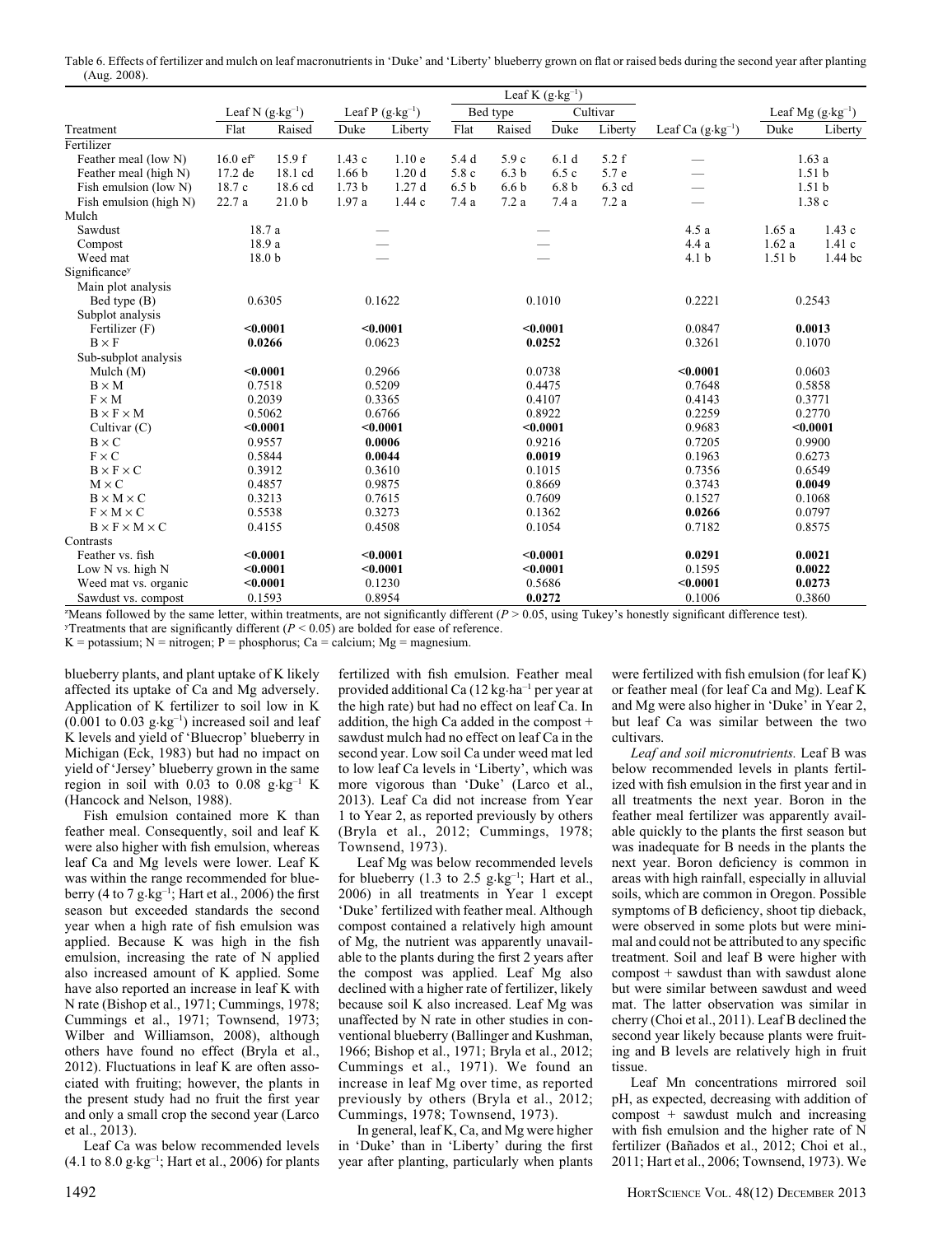found an increase in leaf Mn over time, as reported previously by others (Bryla et al., 2012; Cummings, 1978; Townsend, 1973).

There were no consistent effects of mulch treatment or fertilizer on leaf Cu and Zn after 2 years, although the plots mulched with compost + sawdust increased soil Cu and Zn relative to mulching with sawdust alone. In cherry, mulch had no impact on leaf Fe, Cu, or B after 6 years (Choi et al., 2011).

In general, leaf B and Mn levels were higher in 'Duke' than in 'Liberty' the first year, whereas leaf Cu was lower. The opposite was true the next year, however, and leaf Zn was lower in 'Duke'.

### Conclusions

Application of organic fertilizer affected macro- and micronutrients in soil and the leaves during the first 2 years after planting in blueberry, but results varied depending on fertilizer source and associated nutrient content. For example, 12 times more Ca and seven times more B were applied with feather meal than with fish emulsion, which increased



Fig. 4. Interaction effects of organic fertilizer and mulch on leaf calcium (Ca) concentration in 'Duke' (A) and 'Liberty' (B) blueberry during the second year after planting, Aug. 2008.

soil Ca and B; however, feather meal only increased leaf B and had no effect on leaf Ca, suggesting that the extra Ca in the fertilizer was unavailable to the plants. Potassium, on the other hand, was 100-fold higher in fish emulsion and resulted in higher levels of soil and leaf K than feather meal but decreased leaf Ca and Mg. Phosphorus and Cu were also higher in fish emulsion and resulted in increased soil P and Cu and leaf P.

Application of fish emulsion at a high rate also led to a reduction in soil pH. Fish emulsion appeared to be an acceptable fertilizer source for blueberry during establishment and may be useful for increasing acidity in high pH soils. However, high rates of application were found to reduce growth and yield in 'Duke' (Larco et al., 2013). Feather meal is also well suited to blueberry, particularly when soil B is limited (like it was at our site), but the fertilizer must be applied early. If feather meal is used, we recommend the first application be done in late winter when rainfall is adequate to dissolve the fertilizer and ensure that N is available to the plant in the spring when needed.

Yard debris compost covered with a layer of sawdust mulch (to reduce weeds) increased soil pH, organic matter,  $NO<sub>3</sub>-N$ , P, K, Ca, B, Cu, and Zn relative to sawdust alone but had no effect on leaf N, P, or Ca concentrations. Because plants mulched with

Table 7. Effects of fertilizer and mulch on leaf micronutrients in 'Duke' and 'Liberty' blueberry grown on flat or raised beds during the second year after planting (Aug. 2008).

|                                                                                                                                                                                                                                                                                                                           |                      |                             |                   |                              |                  | Leaf Mn $(mg \cdot kg^{-1})$ |        |                  |                    |          | Leaf $Zn$ (mg $\cdot$ kg <sup>-1</sup> ) |                   |  |
|---------------------------------------------------------------------------------------------------------------------------------------------------------------------------------------------------------------------------------------------------------------------------------------------------------------------------|----------------------|-----------------------------|-------------------|------------------------------|------------------|------------------------------|--------|------------------|--------------------|----------|------------------------------------------|-------------------|--|
|                                                                                                                                                                                                                                                                                                                           |                      | Leaf B $(mg \cdot kg^{-1})$ |                   | Leaf Cu $(mg \cdot kg^{-1})$ |                  | Bed type                     |        | Cultivar         |                    | Bed type |                                          | Cultivar          |  |
| Treatment                                                                                                                                                                                                                                                                                                                 | Duke                 | Liberty                     | Duke              | Liberty                      | Flat             | Raised                       | Duke   | Liberty          | Flat               | Raised   | Duke                                     | Liberty           |  |
| Fertilizer                                                                                                                                                                                                                                                                                                                |                      |                             |                   |                              |                  |                              |        |                  |                    |          |                                          |                   |  |
| Feather meal (low N)                                                                                                                                                                                                                                                                                                      | $21$ bc <sup>z</sup> | 29 a                        |                   |                              | 88 d             | 92 cd                        | 77 e   | 103 d            | 13.2 cd            | 12.8d    | 16.1 <sub>b</sub>                        | 9.9d              |  |
| Feather meal (high N)                                                                                                                                                                                                                                                                                                     | $22$ bc              | 26ab                        |                   |                              | 87 d             | 120 $a-c$                    | 87 e   | 120 bc           | 13.4 cd            | 14.5 ab  | 17.6a                                    | 10.3 <sub>d</sub> |  |
| Fish emulsion (low N)                                                                                                                                                                                                                                                                                                     | 18c                  | $21$ bc                     |                   |                              | $113 b-d$        | $127a - c$                   | 111 cd | 130 <sub>b</sub> | 13.9 <sub>bc</sub> | 13.0 cd  | $16.6$ ab                                | 10.3 <sub>d</sub> |  |
| Fish emulsion (high N)                                                                                                                                                                                                                                                                                                    | 19c                  | 20c                         |                   |                              | 176 a            | $161$ ab                     | 165a   | 170a             | 14.9 a             | 13.3 cd  | 16.4 <sub>b</sub>                        | 11.8c             |  |
| Mulch                                                                                                                                                                                                                                                                                                                     |                      |                             |                   |                              |                  |                              |        |                  |                    |          |                                          |                   |  |
| Sawdust                                                                                                                                                                                                                                                                                                                   |                      | 21 <sub>b</sub>             | 2.5a              | 1.7c                         | 119 b            | 136 a                        |        |                  |                    |          | 18.0a                                    | 11.2c             |  |
| Compost                                                                                                                                                                                                                                                                                                                   |                      | 26 a                        | 2.3a              | 1.3 <sub>d</sub>             | 106 <sub>b</sub> | 119 b                        |        |                  |                    |          | 17.2 a                                   | $10.4 \text{ cd}$ |  |
| Weed mat                                                                                                                                                                                                                                                                                                                  |                      | 20 <sub>b</sub>             | 2.0 <sub>bc</sub> | 2.0 <sub>bc</sub>            |                  | 121 <sub>b</sub>             |        |                  |                    |          | 14.8 b                                   | 10.1 <sub>d</sub> |  |
| Significance                                                                                                                                                                                                                                                                                                              |                      |                             |                   |                              |                  |                              |        |                  |                    |          |                                          |                   |  |
| Main plot analysis                                                                                                                                                                                                                                                                                                        |                      |                             |                   |                              |                  |                              |        |                  |                    |          |                                          |                   |  |
| Bed type (B)                                                                                                                                                                                                                                                                                                              |                      | 0.2168                      | 0.2782            |                              |                  | 0.4829                       |        |                  |                    |          | 0.7765                                   |                   |  |
| Subplot analysis                                                                                                                                                                                                                                                                                                          |                      |                             |                   |                              |                  |                              |        |                  |                    |          |                                          |                   |  |
| Fertilizer (F)                                                                                                                                                                                                                                                                                                            |                      | 0.0013                      | 0.2731            |                              |                  | $0.0001$                     |        |                  | 0.0492             |          |                                          |                   |  |
| $B \times F$                                                                                                                                                                                                                                                                                                              |                      | 0.4780                      | 0.6235            |                              |                  | 0.0101                       |        |                  |                    | 0.0265   |                                          |                   |  |
| Sub-subplot analysis                                                                                                                                                                                                                                                                                                      |                      |                             |                   |                              |                  |                              |        |                  |                    |          |                                          |                   |  |
| Mulch $(M)$                                                                                                                                                                                                                                                                                                               |                      | $0.0001$                    |                   | 0.0519                       |                  | 0.0028                       |        |                  | < 0.0001           |          |                                          |                   |  |
| $B \times M$                                                                                                                                                                                                                                                                                                              |                      | 0.5122                      |                   | 0.9712                       |                  | 0.0298                       |        |                  | 0.2330             |          |                                          |                   |  |
| $F \times M$                                                                                                                                                                                                                                                                                                              |                      | 0.9700                      |                   | 0.1703                       |                  | 0.2314                       |        |                  | 0.0865             |          |                                          |                   |  |
| $B \times F \times M$                                                                                                                                                                                                                                                                                                     |                      | 0.8526                      |                   | 0.8058                       |                  | 0.2711                       |        |                  | 0.6412             |          |                                          |                   |  |
| Cultivar (C)                                                                                                                                                                                                                                                                                                              |                      | $0.0001$                    |                   | < 0.0001                     |                  | < 0.0001                     |        |                  |                    |          | < 0.0001                                 |                   |  |
| $B \times C$                                                                                                                                                                                                                                                                                                              |                      | 0.8322                      |                   | 0.4856                       |                  | 0.6416                       |        |                  |                    |          | 0.4365                                   |                   |  |
| $F \times C$                                                                                                                                                                                                                                                                                                              |                      | 0.0127                      |                   | 0.6898                       |                  | 0.0093                       |        |                  |                    |          | 0.0285                                   |                   |  |
| $B \times F \times C$                                                                                                                                                                                                                                                                                                     |                      | 0.1382                      |                   | 0.5479                       |                  | 0.3451                       |        |                  |                    |          | 0.9016                                   |                   |  |
| $M \times C$                                                                                                                                                                                                                                                                                                              |                      | 0.1375                      |                   | 0.0009                       |                  | 0.1263                       |        |                  |                    |          | 0.0100                                   |                   |  |
| $B \times M \times C$                                                                                                                                                                                                                                                                                                     |                      | 0.9059                      |                   | 0.1409                       |                  | 0.0688                       |        |                  |                    |          | 0.8767                                   |                   |  |
| $F \times M \times C$                                                                                                                                                                                                                                                                                                     |                      | 0.2601                      |                   | 0.0587                       |                  | 0.6302                       |        |                  |                    |          | 0.3263                                   |                   |  |
| $B \times F \times M \times C$                                                                                                                                                                                                                                                                                            |                      | 0.7706                      |                   | 0.4529                       |                  | 0.5788                       |        |                  |                    |          | 0.9820                                   |                   |  |
| Contrasts                                                                                                                                                                                                                                                                                                                 |                      |                             |                   |                              |                  |                              |        |                  |                    |          |                                          |                   |  |
| Feather vs. fish                                                                                                                                                                                                                                                                                                          |                      | 0.0001                      |                   | 0.0761                       |                  | $0.0001$                     |        |                  |                    |          | 0.3219                                   |                   |  |
| Low N vs. high N                                                                                                                                                                                                                                                                                                          |                      | 0.6096                      |                   | 0.6345                       |                  | $0.0001$                     |        |                  |                    |          | 0.0103                                   |                   |  |
| Weed mat vs. organic                                                                                                                                                                                                                                                                                                      |                      | < 0.0001                    |                   | 0.1657                       |                  | 0.2086                       |        |                  |                    |          | $0.0001$                                 |                   |  |
| Sawdust vs. compost                                                                                                                                                                                                                                                                                                       |                      | $0.0001$                    |                   | 0.0441                       |                  | 0.0013                       |        |                  | 0.0393             |          |                                          |                   |  |
| $\mathcal{L}$ and $\mathcal{L}$ and $\mathcal{L}$ and $\mathcal{L}$ and $\mathcal{L}$ and $\mathcal{L}$ and $\mathcal{L}$ and $\mathcal{L}$ and $\mathcal{L}$ and $\mathcal{L}$ and $\mathcal{L}$ and $\mathcal{L}$ and $\mathcal{L}$ and $\mathcal{L}$ and $\mathcal{L}$ and $\mathcal{L}$ and $\mathcal{L}$ and<br>73.5 |                      |                             |                   | $1.10071$ 1                  |                  |                              |        |                  |                    |          |                                          |                   |  |

z Mean separation by Tukey's honestly significant difference test at the 0.05 level.

 $Mn =$  manganese;  $Zn =$  zinc;  $B =$  boron;  $Cu =$  copper;  $N =$  nitrogen.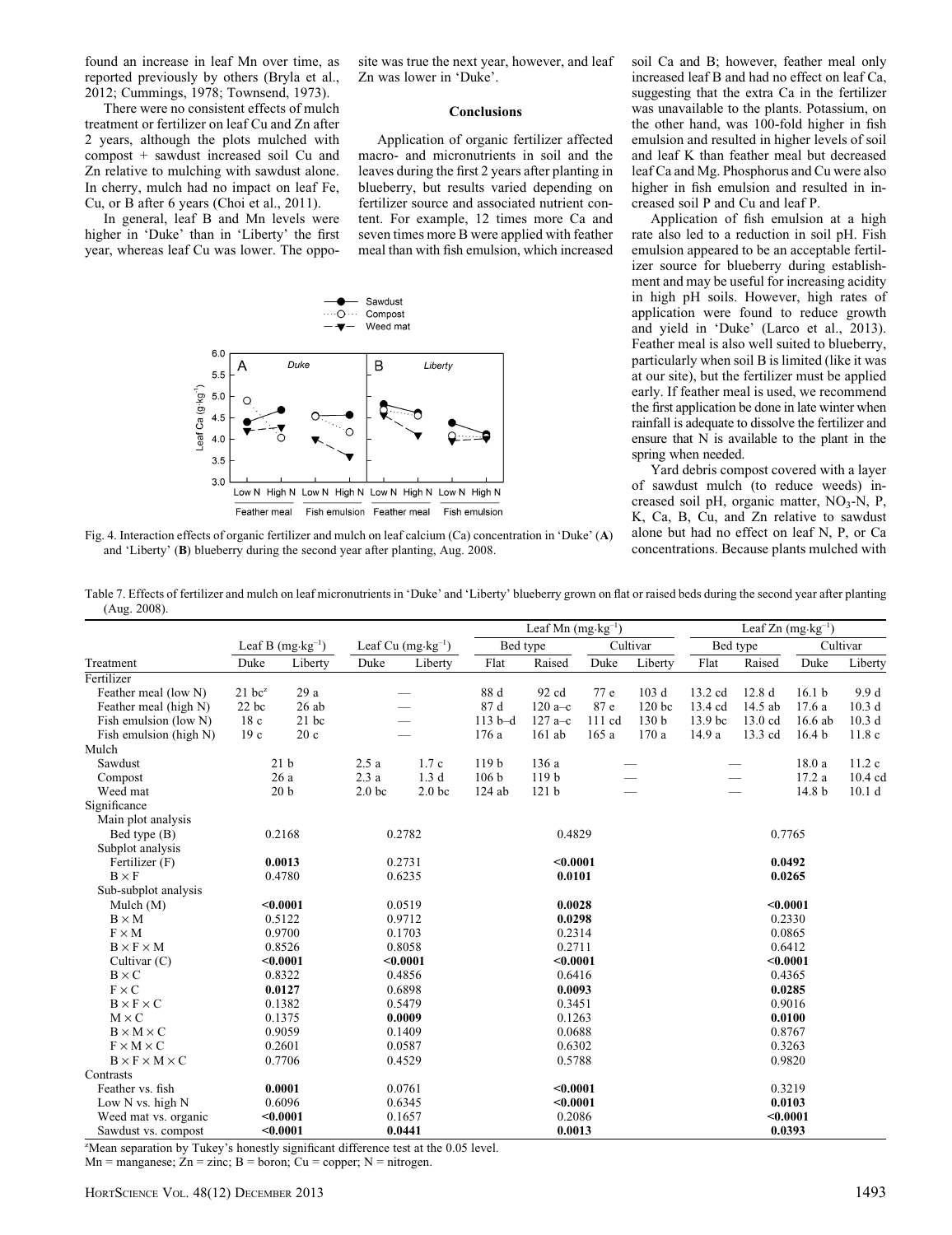compost + sawdust produced a higher yield than sawdust alone (Larco et al., 2013), factors other than N or N availability were related to the higher yield. The high soil P found in this study likely masked any additional P applied with the compost. Higher Mg applied with the compost was also not reflected in higher soil Mg levels. In contrast, K and B in the compost were quickly available to the blueberry plants. Like fish emulsion, higher K in the compost was associated with lower leaf Ca and Mg; this could have a negative impact on plant growth or fruit production if tissue Ca and Mg drop to below sufficiency levels. Thus, the long-term effect of using yard debris compost as a source of organic matter and nutrients in blueberry production systems, particularly the impact on soil and plant K, needs further evaluation. The high pH compost, on the other hand, may help mitigate increases in soil acidity that often occurs when organic or NH4 sources of N fertilizer, including fish emulsion and feather meal, are applied.

Soil pH was lowest under weed mat than under sawdust or compost + sawdust. Weed mat also reduced soil Ca and Mg, but its impact on leaf nutrient concentrations was more variable. The long-term impacts of weed mat on soil pH, organic matter, and K need further investigation, particularly because reduced microbial activity and fluxes of N and P through the microfauna have been observed under weed mat compared with organic mulches (Forge et al., 2003).

Finally, bed type had no effect on soil conditions, but in many cases, it significantly affected leaf nutrients in one or both cultivars, particular during the first year after planting. Plant growth and early production were also affected by bed type, and both were generally higher on raised beds (Larco et al., 2013), perhaps as a result of greater root growth or activity. Raised beds are recommended for both conventional and organic production of highbush blueberry.

#### Literature Cited

- Ballinger, W.E. and L.J. Kushman. 1966. Factors affecting the mineral-element content of leaves and fruit of Wolcott blueberries. Proc. Amer. Soc. Hort. Sci. 88:325–330.
- Bañados, M.P., B.C. Strik, D.R. Bryla, and T.L. Righetti. 2012. Response of highbush blueberry to nitrogen fertilizer during field establishment. I. Accumulation and allocation of fertilizer nitrogen and biomass. HortScience 47:648–655.
- Bishop, R.F., L.R. Townsend, and D.L. Craig. 1971. Effect of source and rate of N and Mg on nutrient levels in highbush blueberry leaves and fruit. HortScience 6:37–38.
- Bryla, D.R., R.G. Linderman, and W.Q. Yang. 2008. Incidence of Phytophthora and Pythium and the relation to cultural conditions in commercial blueberry fields. HortScience 43:260– 263.
- Bryla, D.R. and R.M.A. Machado. 2011. Comparative effects of nitrogen fertigation and granular fertilizer application on growth and availability of soil nitrogen during establishment of highbush blueberry. Frontiers Plant Sci. 2:1–8.
- Bryla, D.R., B.C. Strik, M.P. Bañados, and T.L. Righetti. 2012. Response of highbush blueberry to nitrogen fertilizer during field establishment—II. Plant nutrient requirements in relation to nitrogen fertilizer supply. Hort-Science 47:917–926.
- Burkhard, N., D. Lynch, D. Percival, and M. Sharifi. 2009. Organic mulch impact on vegetation dynamics and productivity of highbush blueberry under organic production. HortScience 44:688–696.
- Chandler, R.B. and E.C. Mason. 1942. The effect of mulches on soil moisture, soil temperature, and growth of blueberry plants. Proc. Amer. Soc. Hort. Sci. 40:335–337.
- Choi, H.-S., C.R. Rom, and M. Gu. 2011. Plant performance, and seasonal soil and foliar nutrient variations in an organic apple orchard under four ground cover management systems. J. Amer. Pom. Soc. 65:130–146.
- Clark, J.R. and J.N. Moore. 1991. Southern highbush blueberry response to mulch. HortTechnology 1:52–54.
- Cox, J. 2009. Comparison of plastic weedmat and woodchip mulch on low chill blueberry soil in New South Wales, Australia. Acta Hort. 810: 475–482.
- Cummings, G., C. Bickford, and L. Nelson. 1971. Fertilizer and lime rates influence highbush blueberry growth and foliar elemental content during establishment. J. Amer. Soc. Hort. Sci. 96:184–186.
- Cummings, G.A. 1978. Plant and soil effects of fertilizer and lime applied to highbush blueberries. J. Amer. Soc. Hort. Sci. 103:302–305.
- Dahnke, W.C. 1990. Testing soils for available nitrogen, p. 120–140. In: Westerman, R.L. (ed.). Soil testing and plant analysis. Soil Sci. Soc. Amer. Book Ser. 3, Madison, WI.
- Eck, P. 1983. Optimum potassium nutritional level for production of highbush blueberry. J. Amer. Soc. Hort. Sci. 108:520–522.
- Eck, P. 1988. Blueberry science. Rutgers Univ. Press, New Brunswick, NJ.
- Forge, T.A., E. Hogue, G. Neilsen, and D. Neilsen. 2003. Effects of organic mulches on soil microfauna in the root zone of apple: Implication for nutrient fluxes and functional diversity of the soil food web. Appl. Soil Ecol. 22:39–54.
- Gale, E.S., D.M. Sullivan, C.G. Cogger, A.I. Bary, D.D. Hemphill, and E.A. Myhre. 2006. Estimating plant-available nitrogen release from manures, compost and specialty products. J. Environ. Qual. 35:2321–2332.
- Gavlak, R.G., D.A. Horneck, and R.O. Miller. 1994. Plant, soil and water reference methods for the western region. Western Region Ext. Pub. 125 (WREP-125). Univ. Alaska, Fairbanks, AK.
- Griggs, W.H. and H.A. Rollins. 1947. The effect of planting treatment and soil management systems on the production of cultivated blueberries. Proc. Amer. Soc. Hort. Sci. 49:213–218.
- Hancock, J.F. and J. Nelson. 1988. Leaf potassium content and yield in the highbush blueberry. HortScience 23:857–858.
- Hanson, E.J. 2006. Nitrogen nutrition of highbush blueberry. Acta Hort. 715:347–351.
- Hart, J., B. Strik, L. White, and W. Yang. 2006. Nutrient management for blueberries in Oregon. Ore. State Univ. Ext. Serv. EM 8918.
- Hart, J.M., D.M. Sullivan, N.P. Anderson, A.G. Hulting, D.A. Horneck, and N.W. Christensen. 2013. Soil acidity in Oregon: Understanding and using concepts for crop production. Ore. State Univ. Ext. Serv. EM 9061.
- Horneck, D.A., D.M. Sullivan, J.S. Owen, and J.M. Hart. 2011. Soil test interpretation guide. Ore. St. Univ. Ext. Serv. EC 1478.
- Julian, J., B. Strik, and W. Yang. 2011a. Blueberry economics: The costs of establishing and producing blueberries in the Willamette Valley, Oregon. Ore. St. Univ. Pub. AEB 0022. <http:// arec.oregonstate.edu/oaeb/files/pdf/AEB0022. pdf>.
- Julian, J., B. Strik, E. Pond, and W. Yang. 2011b. Blueberry economics: The costs of establishing and producing organic blueberries in the Willamette Valley, Oregon. Ore. St. Univ. Pub. AEB 0023. <http://arec.oregonstate.edu/oaeb/ files/pdf/AEB0023.pdf>.
- Julian, J.W., B.C. Strik, H.O. Larco, D.R. Bryla, and D.M. Sullivan. 2012. Cost of establishing organic northern highbush blueberry: Impacts of planting method, fertilization, and mulch type. HortScience 47:866–873.
- Karp, K., M. Noormets, M. Starast, and T. Paal. 2006. The influence of mulching on nutrition and yield of 'Northblue' blueberry. Acta Hort. 715:301–305.
- Kozinski, B. 2006. Influence of mulching and nitrogen fertilization rate on growth and yield of highbush blueberry. Acta Hort. 715:231– 235.
- Krewer, G., M. Tertuliano, P. Andersen, O. Liburd, G. Fonsah, H. Serri, and B. Mullinix. 2009. Effect of mulches on the establishment of organically grown blueberries in Georgia. Acta Hort. 810:483–488.
- Larco, H., B.C. Strik, D.R. Bryla, and D.M. Sullivan. 2013. Mulch and fertilizer management practices for organic production of highbush blueberry. I: Plant growth and allocation of biomass during establishment. HortScience 48:1250–1261.
- Larco, H.O. 2010. Effect of planting method, weed management, and fertilizer on plant growth and yield of newly established organic highbush blueberries. MS thesis, Ore. St. Univ., Corvallis, OR.
- McLean, E.O. 1982. Soil pH and lime requirement, p. 199–223. In: Page, A.L., R.H. Miller, and D.R. Keeney (eds.). Methods of soil analysis. Part 2. Chemical and biological properties. 2nd Ed. Agron. Monogr. 9. Soil Sci. Soc. Amer., Madison, WI.
- Mehlich, A. 1984. Mehlich-3 soil test extractant: A modification of Mehlich-2 extractant. Commun. Soil Sci. Plant Anal. 15:1409– 1416.
- Neilsen, G.H., E.J. Hogue, T. Forge, and D. Neilsen. 2003. Surface application of mulches and biosolids affect orchard soil properties after 7 years. Can. J. Soil Sci. 83:131–137.
- Nelson, D.W. and L.E. Sommers. 1996. Total carbon, organic carbon and organic matter, p. 961–1010. In: Sparks, D.L. (ed.). Methods of soil analysis. Part 3. Chemical methods. 3rd Ed. Book Ser. 5. Soil Sci. Soc. Amer., Madison, WI.
- Retamales, J.B. and E.J. Hanson. 1989. Fate of <sup>15</sup>N-labeled urea applied to mature highbush blueberries. J. Amer. Soc. Hort. Sci. 114:920– 923.
- Sabey, B.R., W.V. Bartholomew, R. Shaw, and J. Pesek. 1956. Influence of temperature on nitrification in soils. Soil Sci. Soc. Amer. J. 20:357– 360.
- Savage, E.F. 1942. Growth responses of blueberries under clean cultivation and various kinds of mulch materials. Proc. Amer. Soc. Hort. Sci. 40:335–337.
- Scherm, H. and G. Krewer. 2008. Disease management in organic rabbiteye blueberries. Intl. J. Fruit Sci. 8:1–2.
- Sciarappa, W., S. Polavarapu, J. Barry, P. Oudemans, M. Ehlenfeldt, G. Pavlis, D. Polk, and R. Holdcraft.